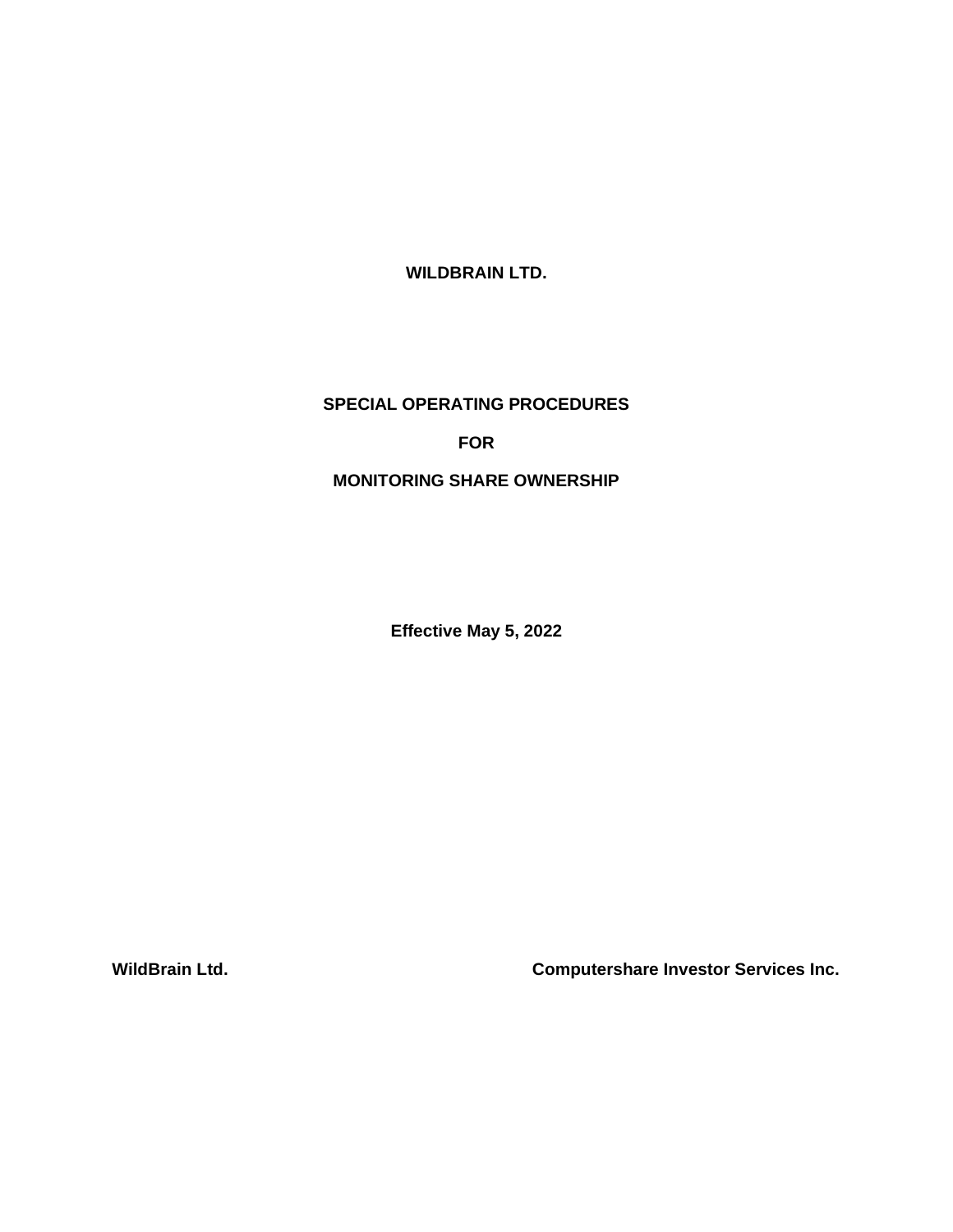## **TABLE OF CONTENTS**

This manual and the information and forms it contains are the sole and exclusive property of WildBrain Ltd. They are used exclusively in connection with the monitoring of the sale, transfer, clearing, registration and ownership of WildBrain Ltd.'s Common Voting Shares and Variable Voting Shares.

The information contained herein may be changed without notice.

While the manual is believed to be accurate, WildBrain Ltd. and Computershare Investor Services Inc. assume no responsibility for any errors or omissions.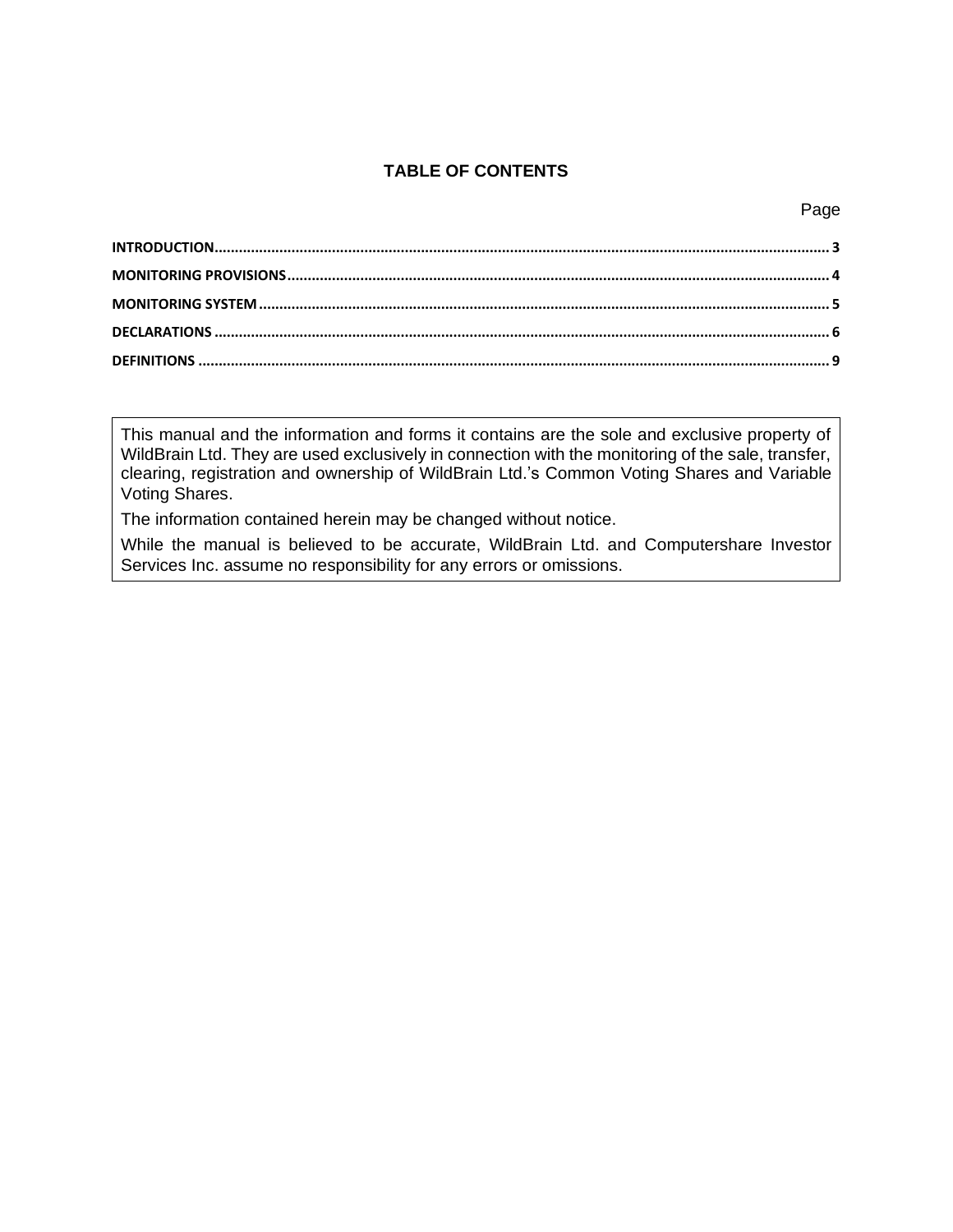## <span id="page-2-0"></span>**INTRODUCTION**

WildBrain Ltd. ("**WildBrain**") is a holding company which has a subsidiary operating company licensed under the Broadcasting Act. The legal requirements relating to Canadian ownership and control of broadcasting undertakings are embodied in a direction (the "**Direction**") from the Governor in Council (i.e. Cabinet of the Canadian federal government) to the Canadian Radiotelevision and Telecommunications Commission (the "**CRTC**") pursuant to authority contained in the Broadcasting Act. Under the Direction, non-Canadians are permitted to own and control, directly or indirectly, up to 33 1/3% of the voting shares and 33 1/3% of the votes of a holding company which has a subsidiary operating company licensed under the Broadcasting Act. In addition, up to 20% of the voting shares and 20% of the votes of an operating licensee that is a corporation may be owned and controlled, directly or indirectly, by non-Canadians. The Direction also provides that the Chief Executive Officer and 80% of the members of the board of directors of a licensee that is a corporation must be resident Canadians.

Where the holding company is less than 80% Canadian-owned and controlled, the holding company and its directors are prohibited from exercising any control or influence over the programming decisions of a subsidiary operating company. In line with CRTC practice, the Company has established a programming committee within its subsidiary which is the licensee under the Broadcasting Act to insulate its programming decisions from control or influence by the Company, thereby allowing foreign investment in voting shares of the Company to reach the maximum of 33 1/3%.

To ensure WildBrain remains in compliance with the Canadian ownership requirements under the Direction, WildBrain has introduced a variable voting share structure into its share capital. Under this share structure, non-Canadians may only own Variable Voting Shares, and Canadians may only own Common Voting Shares. If a Canadian acquires Variable Voting Shares, such Variable Voting Shares automatically convert to Common Voting Shares without further action by the holder or WildBrain, and if a non-Canadian acquires Common Voting Shares, such Common Voting Shares automatically convert to Variable Voting Shares without further action by the holder or WildBrain. To reduce inconveniences in buying and selling its outstanding Shares, the Common Voting Shares and Variable Voting Shares trade under a single CUSIP/ISIN number and under a single ticker symbol on the Toronto Stock Exchange (the "**TSX**").

The terms of the Variable Voting Shares are intended to ensure that the number of votes owned and controlled by non-Canadians is within the limit permitted under the Direction. The Variable Voting Shares carry one vote per share unless (i) the number of votes that may be exercised in respect of all issued and outstanding Variable Voting Shares exceeds 33 1/3% of the total number of votes that may be exercised in respect of all issued and outstanding Variable Voting Shares, Common Voting Shares and Preferred Variable Voting Shares ("**PVVS**") of WildBrain (or any greater percentage that would qualify the Company as a "Canadian" pursuant to the *Broadcasting Act* or in any regulation or direction made thereunder), or (ii) the total number of votes cast by or on behalf of the holders of Variable Voting Shares at any meeting on any matter on which a vote is to be taken exceeds 33 1/3% (or any greater percentage that would qualify the Company as a "Canadian" pursuant to the *Broadcasting Act* or in any regulation or direction made thereunder) of the total number of votes that may be cast at such meeting, in which case the vote attached to each of the Variable Voting Shares decreases proportionately so that the Variable Voting Shares as a class never collectively carry more than 33 1/3% of the Aggregate Votes.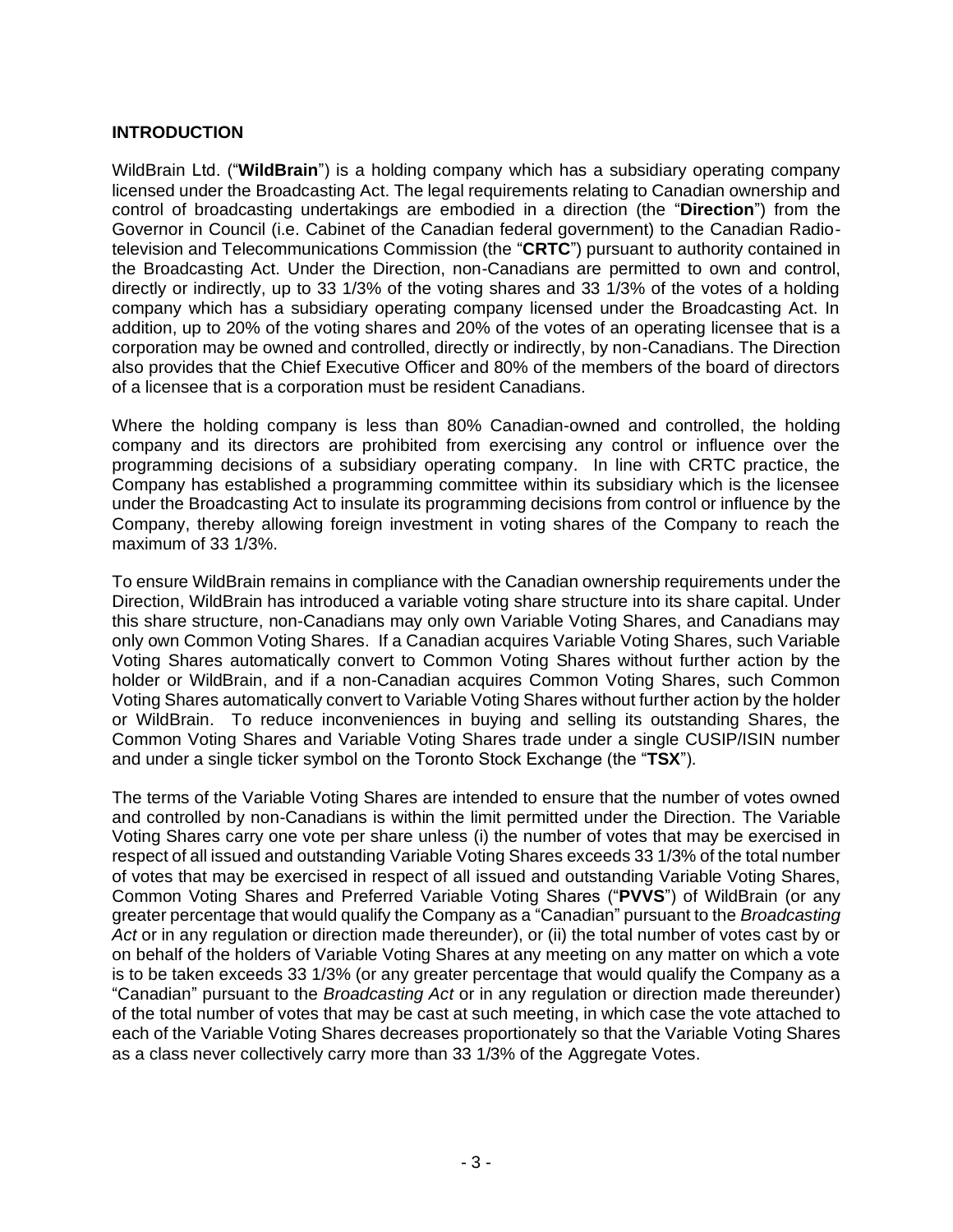While WildBrain's Articles provide for (i) the automatic conversion of Common Voting Shares into Variable Voting Shares when acquired by one or more Non-Canadians, and (ii) the automatic conversion of Variable Voting Shares into Common Voting Shares when acquired by one or more holders who are Canadian, in certain circumstances, in each case, without any further act of WildBrain or the holder, these special operating procedures for monitoring share ownership (the "**Procedures**") are designed to ensure that the share register of each class of Shares remain accurate and up to date at all times.

To facilitate trading in Shares and to minimize disruptions resulting from the application of these restrictions, WildBrain has established for its share structure certain monitoring procedures and remedies in its Articles, By-laws and these Procedures in order to permit WildBrain to monitor and regulate the holdings of its Shares. As WildBrain's transfer agent, Computershare Investor Services Inc. ("**Computershare**") will be responsible for implementing the monitoring system set out below and undertaking the applicable monitoring activities, including, without limitation, administering the Declarations contemplated herein. Computershare will confer with WildBrain from time to time to the extent that it has questions or requires further instruction concerning these Procedures or other matters relating to the administration of WildBrain's Shares.

Participants, Brokers and other Financial Intermediaries are required to facilitate compliance with the restrictions on ownership and control of WildBrain Shares by promptly responding and otherwise cooperating with Computershare in the course of implementing the monitoring system and other procedures set forth herein.

## **Only Canadians may own or control Common Voting Shares. Ownership or control of Common Voting Shares by Non-Canadians is not permitted. (CUSIP # 96810C101; ISIN # CA96810C1014)**

## **Non-Canadians are required to own or control only Variable Voting Shares. (CUSIP # 96810C101; ISIN # CA96810C1014)**

## <span id="page-3-0"></span>**MONITORING PROVISIONS**

The Procedures are intended to provide a system for monitoring the issue, registration, transfer, ownership and voting rights of the Shares to ensure that Shares beneficially owned or controlled, directly or indirectly, by Canadians are recorded as Common Voting Shares and that Shares beneficially owned or controlled, directly or indirectly, by Non-Canadians are recorded as Variable Voting Shares, as well as to monitor the relative interests of each group and the voting rights attaching to such Shares.

Under "Definitions" (page [9\)](#page-8-0), you will find the relevant definitions of key terms used throughout the Procedures. The Appendices include share provision extracts from WildBrain's Articles (attached as Appendix E) dealing with restrictions on ownership and control of Shares together with the forms relevant to the Procedures.

## **Articles and By-Laws**

In order to monitor and control the holding of Shares, provisions have been implemented in the Articles and By-Laws of WildBrain.

The Articles give Wildbrain the power to elicit information from the holders of its Common Voting Shares and Variable Voting Shares as to their identity and whether they are Non-Canadian or Canadian. In addition, WildBrain has the power pursuant to its Articles to: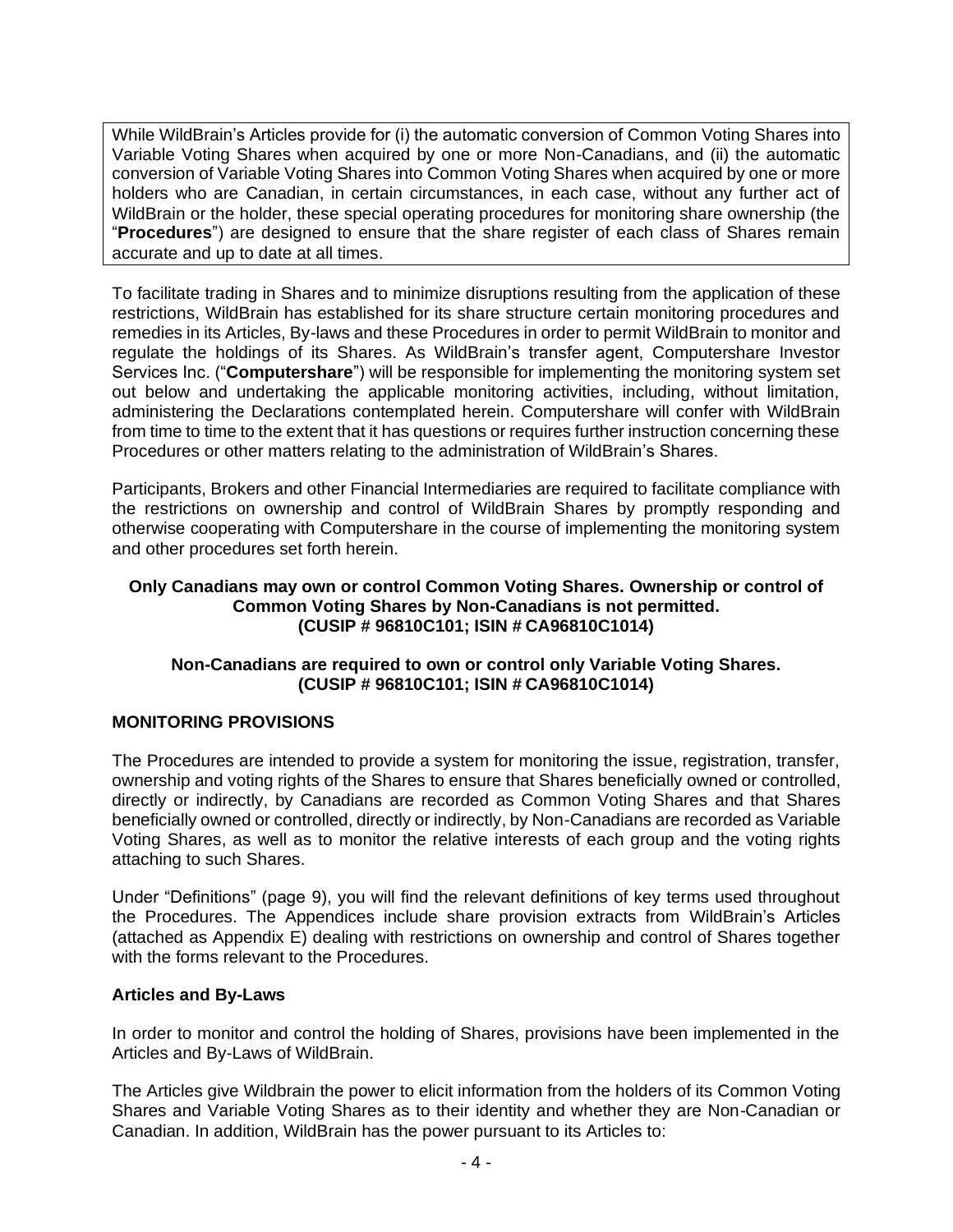- a. convert Common Voting Shares beneficially owned or controlled, directly or indirectly, by one or more Non-Canadians to Variable Voting Shares; and
- b. convert Variable Voting Shares not beneficially owned or controlled, directly or indirectly, by one or more Non-Canadians to Common Voting Shares.

Any exercise of such power by WildBrain will be undertaken by Computershare at WildBrain's direction and in accordance with WildBrain's Articles and By-Laws as well as these Procedures, as applicable. The following procedures are being implemented to ensure that WildBrain complies with its Articles and By-Laws and maintains its ownership levels required under the Direction.

## **Contravention of Articles**

In the event of a contravention of these ownership requirements such that Non-Canadians beneficially own or control Common Voting Shares as elicited through the monitoring system set forth below, WildBrain will require, through Computershare, that the conversion of such Shares to Variable Voting Shares be registered, or will otherwise take such steps as it deems necessary or appropriate having regard to the circumstances, including, without limitation, treating such Shares for all purposes as Variable Voting Shares or refusing to recognize ownership or voting rights.

## <span id="page-4-0"></span>**MONITORING SYSTEM**

To ensure that it continues to meet the Canadian ownership requirements of the Broadcasting Act, WildBrain has established a monitoring declaration system.

The Procedures require that:

- An Ownership Declaration may be required by WildBrain, at its discretion, when a shareholder deposits or removes shares from a Depository.
- WildBrain will require Participants, Brokers and other Financial Intermediaries to provide Computershare with a Participant Declaration on a quarterly basis and at such other times as WildBrain deems necessary or appropriate, including, without limitation, in advance of meetings of Shareholders.
- Computershare will require completed Declarations for all transfers of directly-held Shares (i.e. Shares not held through a Depository).
- Computershare, as registrar and transfer agent for the Shares, will note in its register for the Common Voting Shares and Variable Voting Shares, which share a single CUSIP/ISIN number, which Shares are Common Voting Shares and which Shares are Variable Voting Shares.
- WildBrain may require an Ownership Declaration from a holder of Shares at other times as determined in its discretion to be necessary or appropriate.

These Procedures may be amended from time to time by WildBrain.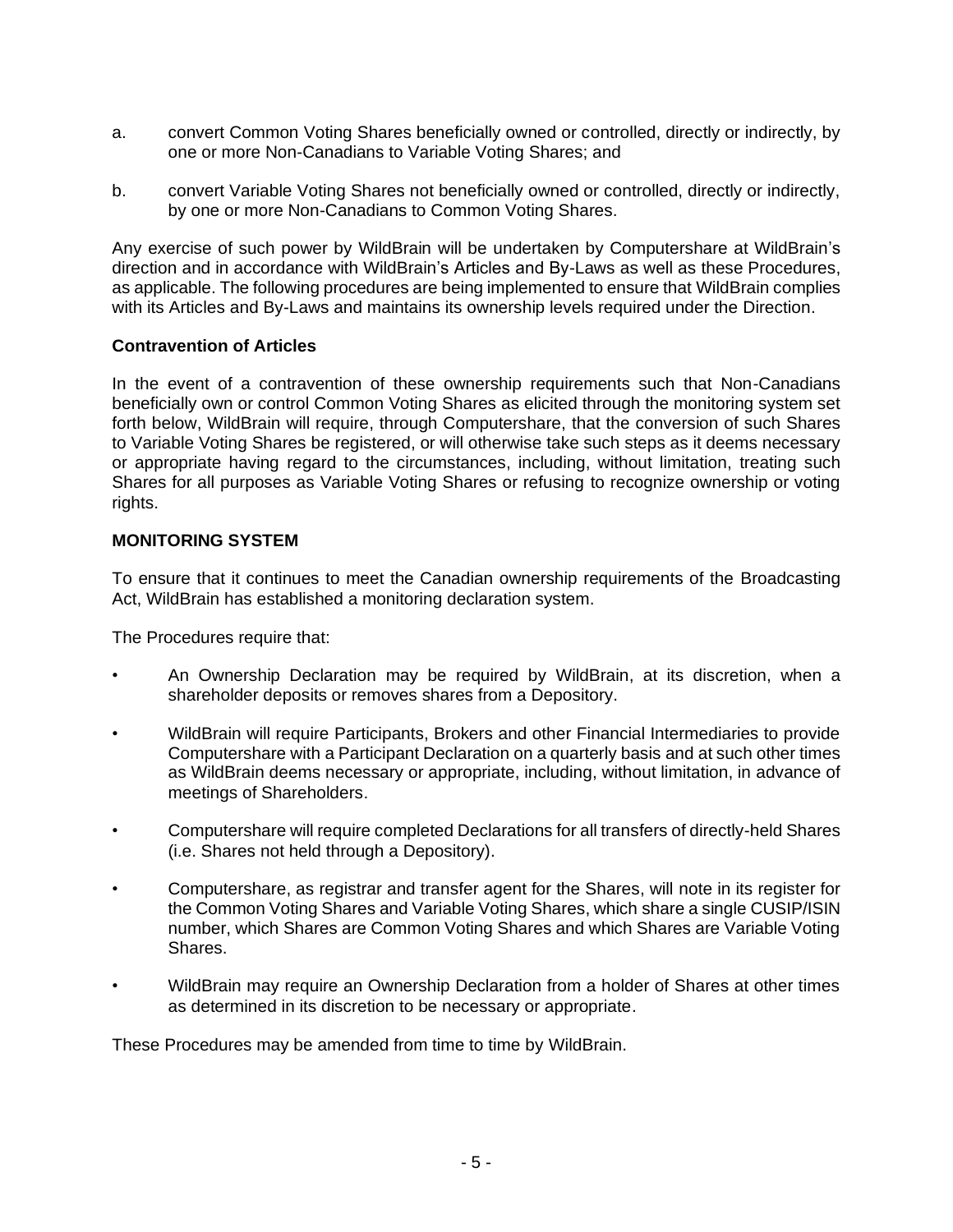# **NOTE**:

Computershare will inform WildBrain of those persons (including a Participant, Broker or other Financial Intermediary) which it determines have not complied with the Monitoring System. Noncompliance could result in WildBrain implementing, at its sole discretion, more stringent requirements for any person not complying, potentially including without limitation an absolute prohibition on the purchase of Shares by that person which he or she is not eligible to hold or require the Participant to withdraw those Shares from the Depository book base system. It will be in the Board of Directors' discretion as to which course of action is taken in a particular situation of non-compliance.

# <span id="page-5-0"></span>**DECLARATIONS**

In order to ensure that WildBrain is able to comply with the restrictions on ownership contained in the Broadcasting Act and its Articles and By-Laws, a Monitoring System based on Declarations has been implemented for Shares. Depending on the particular situation, one of the following three types of Declarations is required:

## **1. Ownership Declaration**

- No issue or transfer of Shares will be recorded in WildBrain's securities registers and no share certificate will be issued unless an Ownership Declaration (attached as Appendix A) has been delivered to Computershare.
- An Ownership Declaration may be requested by WildBrain from a WildBrain Shareholder, Participant, Broker or other Financial Intermediary at any time. An Ownership Declaration may be required by WildBrain, at its discretion, for all withdrawals from, or deposits to, a Depository.
- The Ownership Declaration is to be completed by the registered owner or his agent.
- If the declarant is not also the beneficial owner and in control of the Shares, the declarant must make reasonable inquiries of the beneficial owner(s) or persons in control of such Shares to confirm that the statements made in the Declaration as they pertain to the beneficial owner are true.
- If the declarant is a corporation, partnership, association, trust or other organization, this declaration must be signed by a responsible officer or partner thereof or any other duly authorized representative.

# **2. Participant Declaration**

- A Participant Declaration (attached as Appendix B) will be sent to each Participant of eligible Depositories holding Shares on a quarterly basis, or whenever deemed necessary by WildBrain to ensure compliance with this restriction.
- A Participant will be asked to declare that:
	- a. it is a Participant of the Depository and qualified to settle Common Voting Share and Variable Voting Share trades through the Depository; and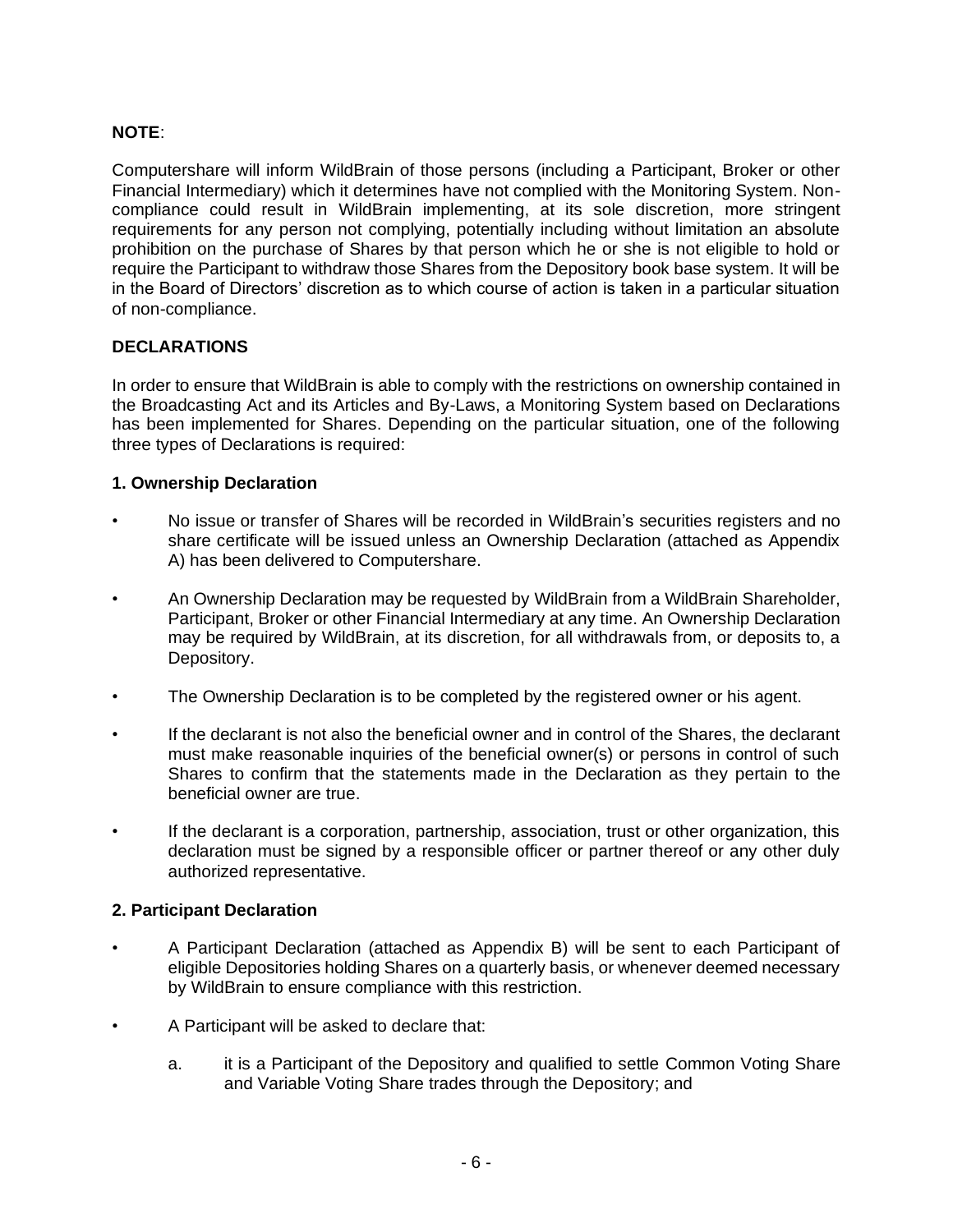- b. the number of Shares which are (i) beneficially owned or controlled, directly or indirectly, by one or more Non-Canadians (which shall be noted as Variable Voting Shares) and (ii) not beneficially owned or controlled, directly or indirectly, by one or more Non-Canadians (which shall be noted as Common Voting Shares).
- The Participant Declaration is to be completed by the Participant and returned to Computershare within ten (10) business days of the Notice Date recorded on the Participant Declaration.
- Computershare will update the notations in its register for the Common Voting Shares and Variable Voting Shares as to which Shares are Common Voting Shares and which Shares are Variable Voting Shares based on the Participant Declarations.

## **3. Proxy Declaration**

- A Declaration (attached as Appendix D) will be included in each form of proxy/VIF used by WildBrain in order to ensure compliance with ownership and voting restrictions at each meeting of WildBrain Shareholders.
- A Shareholder completing a form of proxy/VIF will be asked to certify that that the Shares represented by the proxy/VIF are or are not owned and controlled by a Canadian within the meaning of the Direction.
- If (i) the Shareholder indicated that the Shares represented by the proxy/VIF are not owned and controlled by a Canadian within the meaning of the Direction, (ii) if the certification is left blank, or (iii) it is determined by WildBrain or Computershare that the Declaration on the proxy/VIF was otherwise incorrectly completed, the Shares represented by the proxy/VIF will be treated as being Variable Voting Shares for the purposes of the meeting of Shareholders to which such proxy/VIF relates.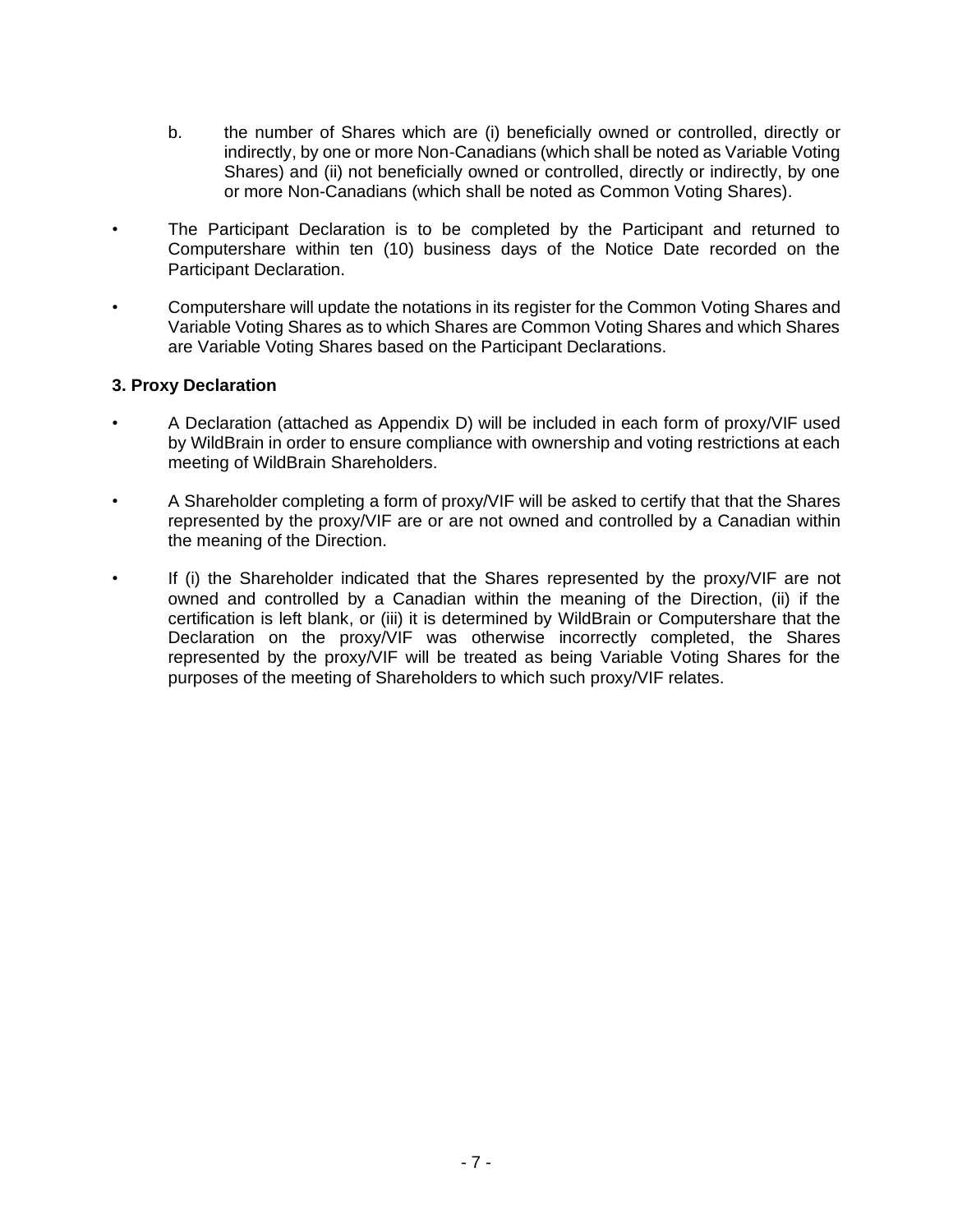# **CONTACTS & REFERENCES**

## **Transfer Agent and Registrar:**

Computershare Investor Services Inc. 1500 Robert-Bourassa Blvd., 7<sup>th</sup> Floor Montreal, QC H3A 3S8 CONTACT: Colleen Nielsen TEL: (902) 864-4050 FAX: (514) 982-7580 email: [colleen.nielsen@computershare.com](mailto:colleen.nielsen@computershare.com) & [patricia.favron@computershare.com](mailto:patricia.favron@computershare.com)

## **WildBrain Ltd.:**

WildBrain Ltd. 5657 Spring Garden Road, Suite 505 Halifax, Nova Scotia B3J 3R4

## **CUSIP Number: 96810C101**

## **ISIN Number: CA96810C1014**

## **Listings and Stock Symbols:**

TSX WILD

## **Eligible Depositories**

The Canadian Depository for Securities 100 Adelaide Street West Toronto, Ontario M5H 1S3

The Depository Trust Company 55 Water Street New York, New York 10041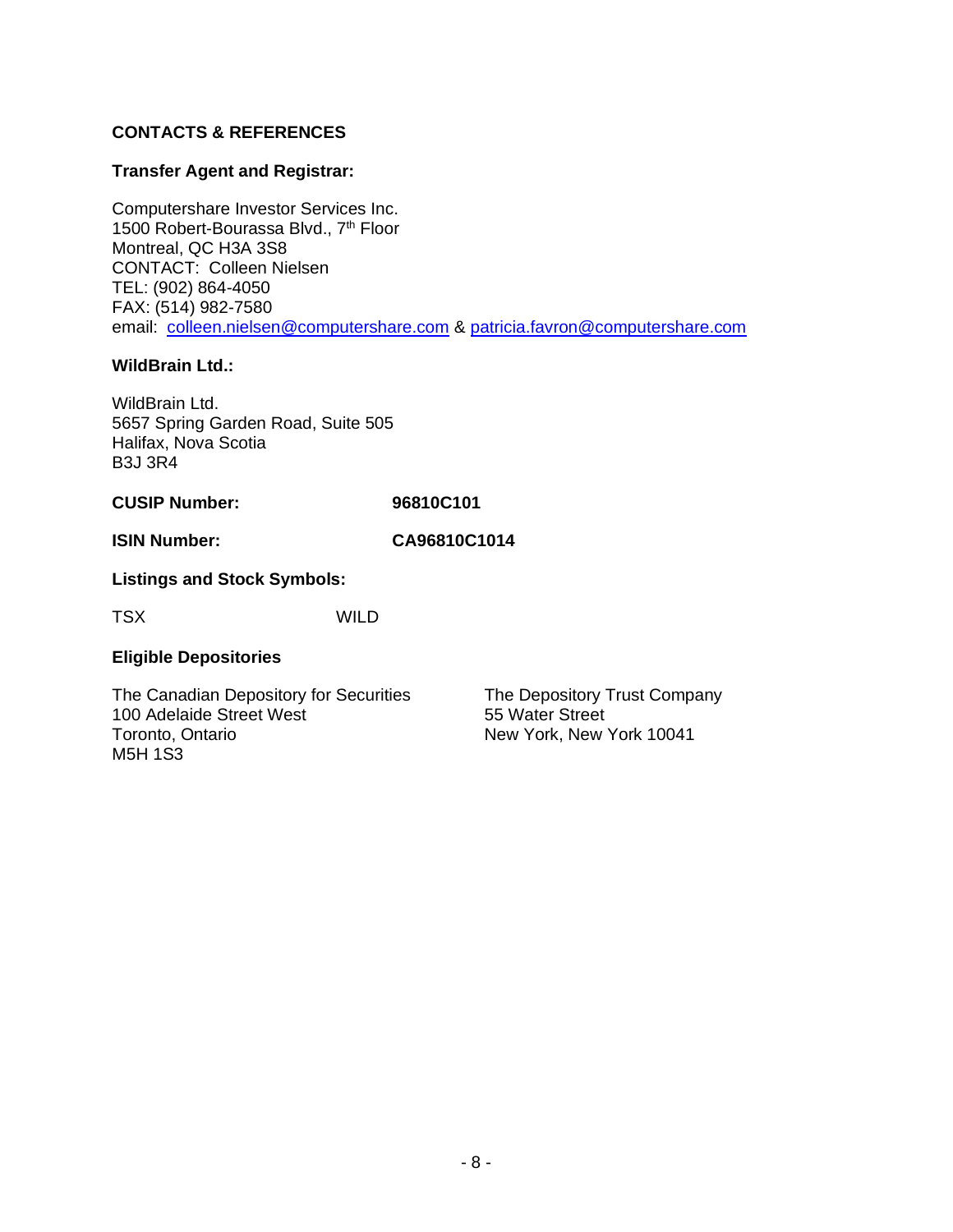## <span id="page-8-0"></span>**DEFINITIONS**

"**Aggregate Votes**" means the aggregate of the votes attached to all Voting Shares of WildBrain that may ordinarily be cast to elect directors of WildBrain;

"**Articles**" means the Articles of Incorporation of WildBrain, as amended, from time to time.

"**Broadcasting Act**" means the *Broadcasting Act*, S.C. 1991, Ch. 11;

"**Broker**" means any investment dealer or securities broker;

"**Canadian**" shall have the meaning set forth in the Broadcasting Act or as specified in any regulation or direction made thereunder, as the same may be amended, supplemented or replaced, from time to time, including, without limitation, the Direction;

"**CDS**" means The Canadian Depository for Securities Limited, having a nominee name of CDS & Co.;

"**CDSX System**" means the automated clearing and settlement system administered by CDS;

"**Common Voting Share**" means the common voting shares of the share capital of WildBrain;

"**Computershare**" means Computershare Investor Services Inc.;

"**corporation**" includes a body corporate, partnership and unincorporated organization;

"**Declaration**" means a statement respecting ownership and control of Shares;

"**Depository**" means CDS and DTC;

"**Direction**" means the Direction to the CRTC (Ineligibility of Non-Canadians) (SOR/97-192) made under the Broadcasting Act

"**DTC**" means The Depository Trust Company, having a nominee name of Cede & Co.;

"**DTC System**" means the clearing and settlement system administered by DTC;

"**Financial Intermediary**" means any bank, trust company, credit union or other financial institution;

"**Non-Canadian**" means any Person other than a Canadian;

"**Ownership Declaration**" means the declaration provided by a Person holding Shares in connection with ownership and control of Shares;

"**Participant**" means a participant in an eligible Depository;

"**Participant Declaration**" means the declaration of a Participant, a Broker or Financial Intermediary with respect to the number of Shares held for Non-Canadians and Canadians in an eligible Depository at a specific time;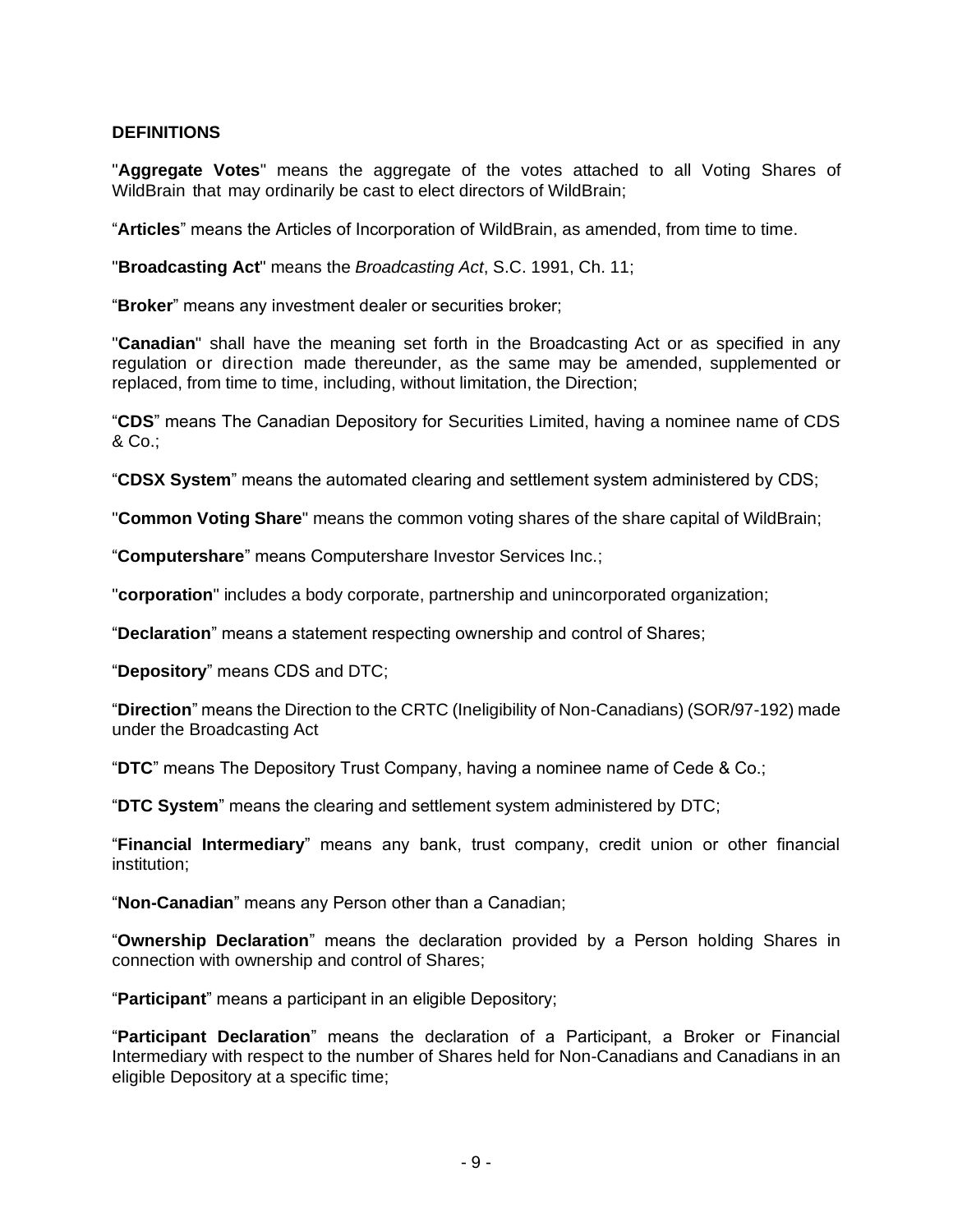"**Person**" means any individual, body corporate, government or agency thereof, partnership, unincorporated syndicate, unincorporated organization, trustee, executor, administrator and other legal representative;

"**Procedures**" means these "Special Operating Procedures for Monitoring Non-Canadian Ownership", as amended from time to time;

"**Proxy Declaration**" means the declaration of Shareholder completing a form of proxy/VIF with respect to a meeting of the Shareholders of WildBrain with respect to the number of Shares represented by such form of proxy/VIF;

"**Transfer Agent**" means the transfer agent and the registrar of the Common Voting Shares and Variable Voting Shares of WildBrain;

"**Variable Voting Share**" means the variable voting shares of the share capital of WildBrain;

"**Shareholder**" means a holder of Shares;

"**Shares**" means the Variable Voting Shares and the Common Voting Shares;

"**TSX**" means The Toronto Stock Exchange; and

"**WildBrain**" means WildBrain Ltd., a corporation continued under the *Canada Business Corporations Act*.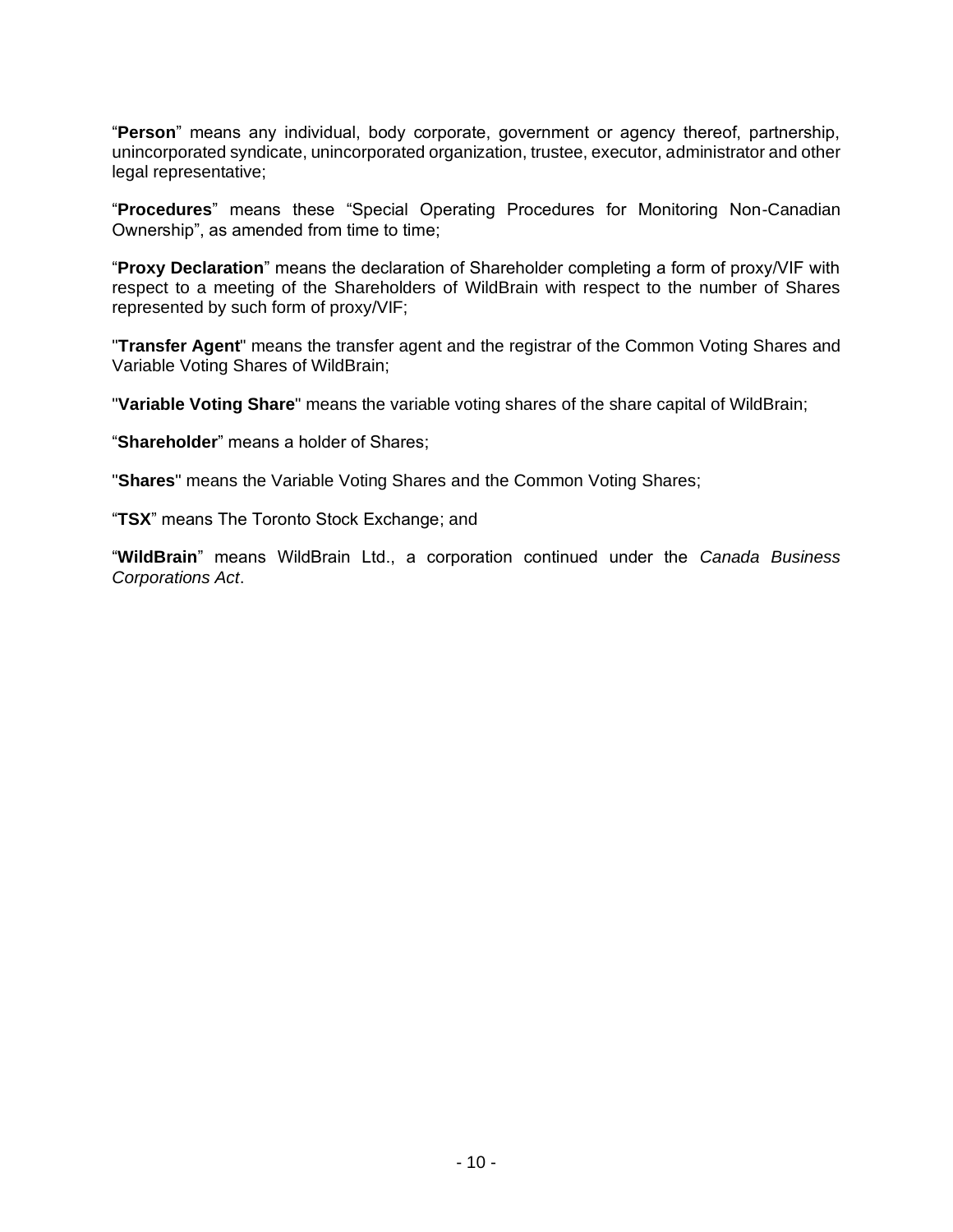#### **APPENDIX A WildBrain Ltd.**

#### **Ownership Declaration**

#### **INSTRUCTIONS**

Upon request, a separate Declaration is to be completed by the registered holder or his agent for his Shares.

If the declarant is not also the registered holder and beneficial owner of the Shares, the declarant must make reasonable inquiries of the holder, registered holder or beneficial owner, as the case may be, to confirm that the statements made in the declaration as they pertain to the registered holder and beneficial owner are true.

If the declarant is a corporation, partnership, association, trust or other organization, this declaration must be signed by a responsible officer or partner thereof or other duly authorized representative.

All statements set out in this Declaration must be completed.

**PLEASE REFER TO THE DIRECTION ATTACHED TO THIS DECLARATION TO DETERMINE STATUS AS A CANADIAN OR NON-CANADIAN.**

#### **TO: WildBrain LTD. ("WildBrain")**

In response to a request made by WildBrain to facilitate compliance with the restrictions on ownership and control of the Shares of WildBrain pursuant to a Direction (the "Direction") made pursuant to the *Broadcasting Act*, S.C. 1991, Ch. 11 (the "**Act**") and the Articles and By-Laws of WildBrain and in connection with:

(Number) Common and Variable Voting Shares

I *[Insert Name]*

of *[Insert Full Address]* 

**HEREBY DECLARE THAT**, within the meaning of the definitions contained in the Direction and the Articles of WildBrain, as set forth on the reverse side hereof, as at the date hereof:

• **The Shares listed above are \_\_\_\_ / are not \_\_\_\_ beneficially owned or controlled, directly or indirectly, by one or more Non-Canadians.**

If I am not the registered holder of the Shares, I have asked for and received the registered holder's authority and advice to execute this Declaration on his or her behalf.

This Declaration is made, conscientiously believing it to be true and knowing that it is of the same force and effect as if made under oath and given by virtue of the *Canada Evidence Act* or the U.S. Federal Rules of Evidence, as applicable.

**DECLARED THIS DAY OF** ,

#### **Signature of Declarant**

If the declarant is a corporation, partnership, association, trust or other organization, provide the name and title of the signatory:

Address of Declarent (Please print):

**See Direction on Reverse**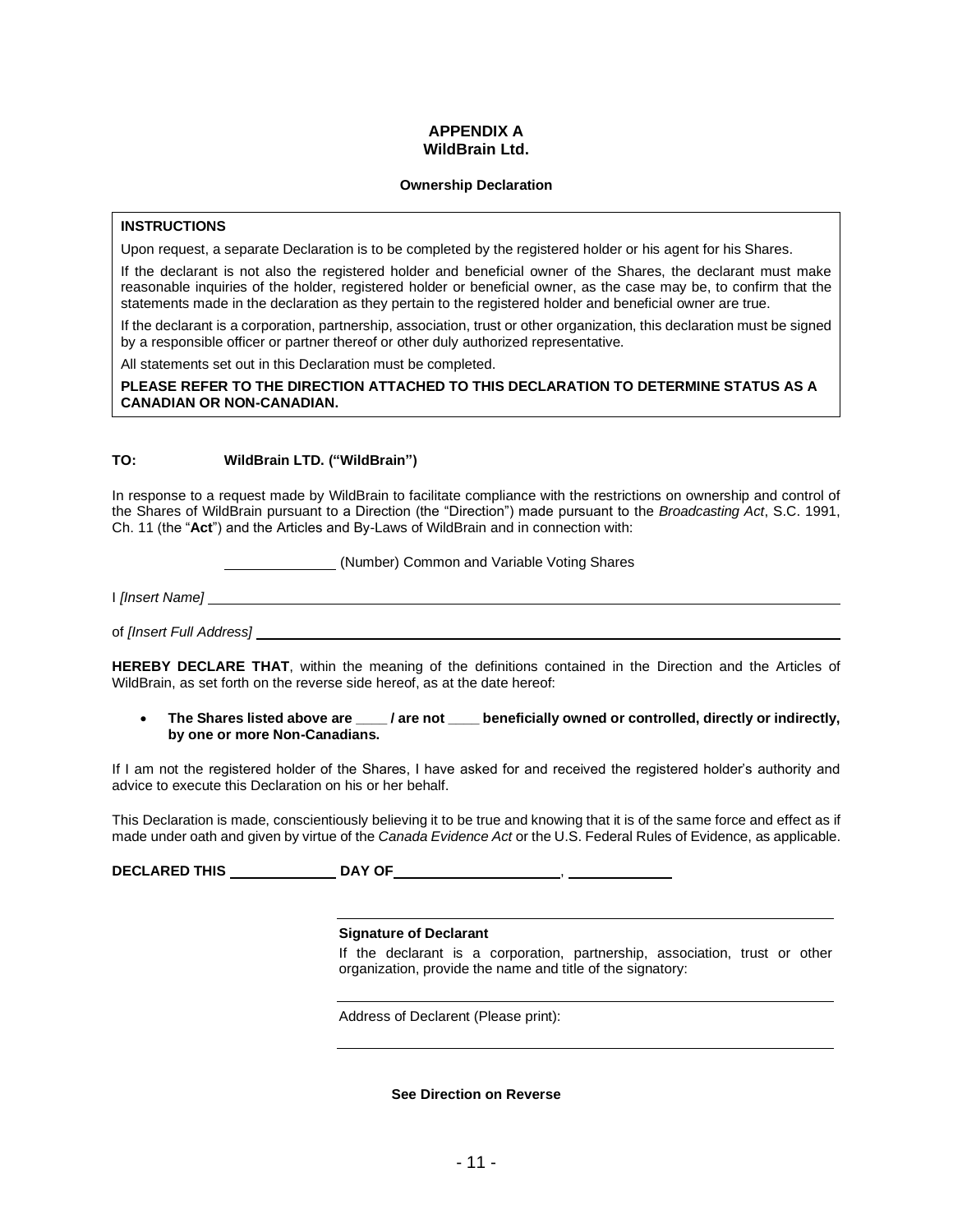#### **APPENDIX B**

#### **WildBrain Ltd. Participant Declaration**

(To be completed by each Participant)

A Declaration is to be completed by each Participant holding Shares of WildBrain Ltd. ("**WildBrain**") as of (the "**Notice Date**"). The Declaration must be completed and returned within ten (10) business days of the Notice Date.

Return by **email ONLY** to: [CACSMONDeclarations@computershare.com](mailto:CACSMONDeclarations@computershare.com)

Computershare Investor Services Inc. 1500 Robert-Bourassa Blvd, 7th fl Montreal, QC H3A 3S8 CONTACT: Colleen Nielsen TEL: (902) 864-4050

*In response to a request made by WildBrain to facilitate compliance with the restrictions attached to ownership and control of its Shares pursuant to its Articles, By-Laws and a Direction (the "Direction") made pursuant to the Broadcasting Act, S.C. 1991, Ch. 11, the undersigned hereby declares that, within the meaning of the definitions contained in the Direction (as set forth on the reverse side hereof) as of the date hereof:*

- 1. The undersigned is a Participant of the Depository Service of CDS Clearing and Depository Services Inc. or of The Depository Trust Company (the "Depository") and is qualified to settle WildBrain Share trades through the Depository.
- 2. As of the Notice Date, the undersigned is not aware of any violation or breach of the ownership and control restrictions with respect to the holding of WildBrain Common Voting Shares or Variable Voting Shares.
- 3. The undersigned Participant holds (i) the number of Shares listed below which are beneficially owned or controlled, directly or indirectly, by one or more Non-Canadians and (ii) the number of Shares listed below which are not beneficially owned or controlled, directly or indirectly, by one or more Non-Canadians.

#### *Indicate the number of WildBrain Common and Variable Voting Shares (CUSIP 96810C101) held for Canadians and Non-Canadians in the Depository.*

**Number of Common and Variable Voting Shares held for Canadians in Depository:** 

#### **Number of Common and Variable Voting Shares held for Non-Canadians in Depository:**

This Declaration is made, conscientiously believing it to be true and knowing that it is of the same force and effect as if made under oath and given by virtue of the *Canada Evidence Act* or the U.S. Federal Rules of Evidence, as applicable.

DECLARED this day of ,

Name of Participant

Signature of Authorized Representative

Name, Title & Telephone No. for Authorized Representative

CUID # or DTC Participant Account Number (list all)

**See Direction on Reverse**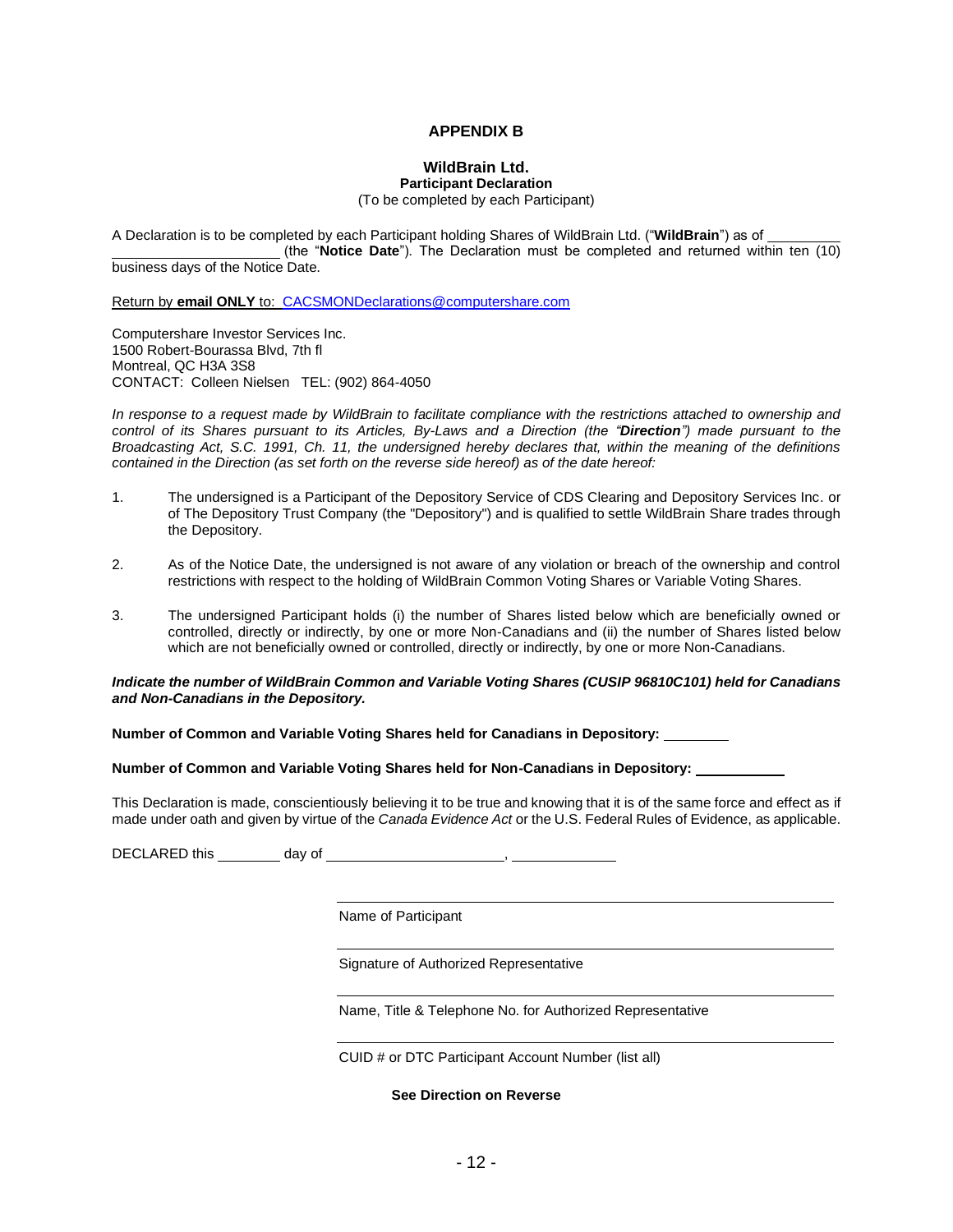## **APPENDIX C Reverse of Declaration Forms – Copy of Direction**

#### Direction to the CRTC (Ineligibility of Non-Canadians) SOR/97-192 BROADCASTING ACT

Whereas, pursuant to subsection 26(4) of the *Broadcasting Act*, the Minister of Canadian Heritage has consulted with the Canadian Radio-television and Telecommunications Commission with regard to the annexed *[Direction to the CRTC](http://laws.justice.gc.ca/eng/regulations/SOR-97-192)  [\(Ineligibility of Non-Canadians\)](http://laws.justice.gc.ca/eng/regulations/SOR-97-192)*;

Therefore, His Excellency the Governor General in Council, on the recommendation of the Minister of Canadian Heritage, pursuant to subsection 26(1) of the *Broadcasting Act*, hereby issues the annexed *Direction to the [CRTC \(Ineligibility of Non-Canadians\)](http://laws.justice.gc.ca/eng/regulations/SOR-97-192)*.

#### **INTERPRETATION**

#### **1.** The definitions in this section apply in this Direction.

"acquiring corporation" means a corporation referred to in paragraph 17(2)(a) of the *[Canadian Telecommunications Common Carrier Ownership and Control](http://laws.justice.gc.ca/eng/regulations/SOR-94-667)  [Regulations](http://laws.justice.gc.ca/eng/regulations/SOR-94-667)* as they read on October 25, 1994, registered as SOR/94-667. (*acquéreur*)

"affiliate corporation" means, in relation to a qualified successor,

(*a*) a Canadian carrier referred to in subsection 16(2) of the *[Telecommunications](http://laws.justice.gc.ca/eng/acts/T-3.4)  [Act](http://laws.justice.gc.ca/eng/acts/T-3.4)* or any of its subsidiary corporations;

(*b*) an acquiring corporation or any of its subsidiary corporations; or

(*c*) a corporation that controls the corporations referred to in paragraphs (*a*) and (*b*), or any of its subsidiary corporations. (*société affiliée*)

#### "Canadian" means

(*a*) a citizen within the meaning of subsection 2(1) of the *[Citizenship Act](http://laws.justice.gc.ca/eng/acts/C-29)* who is ordinarily resident in Canada;

(*b*) a permanent resident within the meaning of subsection 2(1) of the *Immigration Act* who is ordinarily resident in Canada and has been ordinarily resident in Canada for not more than one year after the date on which that person first became eligible to apply for Canadian citizenship;

(*c*) a Canadian government, whether federal, provincial or local, or an agency thereof, subject to the *[Direction to the CRTC \(Ineligibility to Hold Broadcasting Licences\)](http://laws.justice.gc.ca/eng/regulations/SOR-85-627)*;

(*d*) a corporation without share capital where a majority of its directors are appointed

or designated, either by their personal names or by their names of office, by one or more of the following, namely,

(i) a federal or provincial statute or any regulation made thereunder, (ii) the Governor in Council or the lieutenant governor in council of a province,

and (iii) a minister of the Crown in right of Canada or a province;

(*e*) a qualified corporation;

(*f*) a qualified mutual insurance company;

(*g*) a qualified pension fund society;

(*h*) a qualified cooperative; or

(*i*) a qualified successor

(i) for the purpose of holding a broadcasting distribution undertaking licence, or (ii) for the purpose of beneficially owning, directly or indirectly, 50 per cent or less of all the issued and outstanding voting shares, and 50 per cent or less of the votes, of a qualified corporation that holds a broadcasting licence for a distribution undertaking only. (*Canadien*)

"control" means control in any manner that results in control in fact, whether directly through the ownership of securities or indirectly through a trust, an agreement or arrangement, the ownership of a corporation or otherwise. (*contrôle*)

"director" means a person who is a member of the board of directors of a corporation or, where the corporation has no directors, a person performing functions that are similar to the functions performed by directors. (*administrateur*)

"independent member" means a person who is not an officer or employee of, or a contractor who provides goods or services to, a qualified successor or any of its affiliate corporations, who is not a director of any affiliate corporations of the qualified successor, and in respect of whom there are no considerations that could reasonably be anticipated to interfere with the person's ability to act in the best interests of the qualified successor. (*membre indépendant*)

"non-Canadian" means a person or entity that is not a Canadian. (*non-Canadien*)

"qualified cooperative" means a cooperative, not less than 80 per cent of the members of which are Canadians, that is established under an Act of Parliament or under any provincial legislation that relates to the establishment of cooperatives. (*coopérative qualifiée*)

"qualified corporation" means a corporation incorporated or continued under the laws of Canada or a province, where

(*a*) the chief executive officer or, where the corporation has no chief executive officer, the person performing functions that are similar to the functions performed by a chief executive officer, and not less than 80 per cent of the directors are Canadians;

(*b*) in the case of a corporation having share capital, Canadians beneficially own and control, directly or indirectly, in the aggregate and otherwise than by way of security only, not less than 80 per cent of all the issued and outstanding voting shares of the corporation and not less than 80 per cent of the votes; and

(*c*) in the case of a corporation that is a subsidiary corporation,

(i) the parent corporation is incorporated or continued under the laws of Canada or a province,

(ii) Canadians beneficially own and control, directly or indirectly, in the aggregate and otherwise than by way of security only, not less than 66 2/3 per cent of all of the issued and outstanding voting shares of the parent corporation and not less than 66 2/3 per cent of the votes, and

(iii) the parent corporation or its directors do not exercise control or influence over any programming decisions of the subsidiary corporation where

(A) Canadians beneficially own and control, directly or indirectly, in the aggregate and otherwise than by way of security only, less than 80 per cent of the issued and outstanding voting shares of the parent corporation and less than 80 per cent of the votes,

(B) the chief executive officer of the parent corporation or, where the parent corporation has no chief executive officer, the person performing functions that are similar to the functions performed by a chief executive officer is a non-Canadian, or

(C) less than 80 per cent of the directors of the parent corporation are Canadian. (*personne morale qualifiée*)

"qualified mutual insurance company" means a mutual insurance company, the head office and principal place of business of which are in Canada and not less than 80 per cent of the board of directors and of each committee of the directors of which are Canadians. (*société mutuelle d'assurance qualifiée*)

"qualified pension fund society" means a pension fund society, not less than 80 per cent of the board of directors of which and of each committee of the directors of which are Canadians, and that is established under *An Act to incorporate the Guarantee and*<br>*[Pension Fund](http://laws.justice.gc.ca/eng/acts/P-8) Society of the Dominion Bank*, S.C. 1887, c. 55, *An Act to incorporate the*<br>*Pension Fund Society of the Bank of Montreal*, *[Societies Act](http://laws.justice.gc.ca/eng/acts/P-8)*, R.S., 1985, c. P-8, or under any provincial legislation that relates to the establishment of pension fund societies. (*société de caisse de retraite qualifiée*)

"qualified successor" means a corporation referred to in paragraph 17(2)(*b*) or (*c*) of the Canadian Telecommunications Common Carrier Ownership and Control<br><u>[Regulations](http://laws.justice.gc.ca/eng/regulations/SOR-94-667)</u> as they read on October 25,1994, registered as SOR/94-667, incorporated<br>or continued under the laws of Canada or a province and directly co Canadian carrier referred to in subsection 16(2) of the *[Telecommunications Act](http://laws.justice.gc.ca/eng/acts/T-3.4)*, or by its acquiring corporation, where (*a*) the control of the Canadian carrier and its acquiring corporation has remained

unchanged since the date of the coming into force of this Direction; (*b*) the chief executive officer of the corporation or, where the corporation has no chief

executive officer, the person performing functions that are similar to the functions performed by a chief executive officer, and all its directors are Canadians;

(*c*) all the voting shares of the corporation that are not beneficially owned and controlled by the Canadian carrier or its acquiring corporation are beneficially owned and controlled by Canadians;

(*d*) in the case of a corporation referred to in subparagraph (*i*)(ii) of the<br>definition "Canadian", all the voting shares of the qualified corporation that are not<br>beneficially owned by the corporation are beneficially Canadians;

(*e*) the corporation operates only in the operating territory of the Canadian carrier;

(*f*) the corporation does not beneficially own, directly or indirectly, voting shares of a corporation that holds a broadcasting distribution undertaking licence and that operates outside of the operating territory of the Canadian carrier;

(*g*) the directors of the corporation and its officers have complete and exclusive control over all programming decisions and

(i) at least 33 1/3 per cent of the directors are independent members, and

(ii) a quorum at any meeting of the directors or of any committee of the directors must include at least one independent member; and

(*h*) no parent corporation or affiliate corporation of the corporation exercises any control or influence over any programming decisions of the corporation. (*ayant droit qualifié*)

"subsidiary corporation" means a corporation that is controlled by another corporation. (*filiale*)

"voting share" means a share of any class of shares of a corporation carrying voting rights under all circumstances or by reason of any event that has occurred and is continuing or by reason of a condition that has been fulfilled, and includes

(*a*) a security that is convertible into such a share at the time a calculation of the percentage of shares owned and controlled by Canadians is made; and

(*b*) an option or a right to acquire such a share, or the security referred to in paragraph (*a*), that is exercisable at the time the calculation referred to in that paragraph is made. (*action avec droit de vote*)

#### **DIRECTION**

**2.** The Canadian Radio-television and Telecommunications Commission is hereby directed that no broadcasting licence may be issued, and no amendments or renewals thereof may be granted, to an applicant that is a non-Canadian.

**3.** Where the Canadian Radio-television and Telecommunications Commission determines that an applicant is controlled by a non-Canadian, whether on the basis of personal, financial, contractual or business relations or any other considerations relevant to determining control, other than the beneficial ownership and control of the voting shares of a qualified successor by a Canadian carrier or its acquiring corporation, the applicant is deemed to be a non-Canadian.

**REPEAL**

**4. The** *Direction to the CRTC (Ineligibility of Non-Canadians)***is repealed.**

**COMING INTO FORCE**

**5. This Direction comes into force on April 8, 1997.**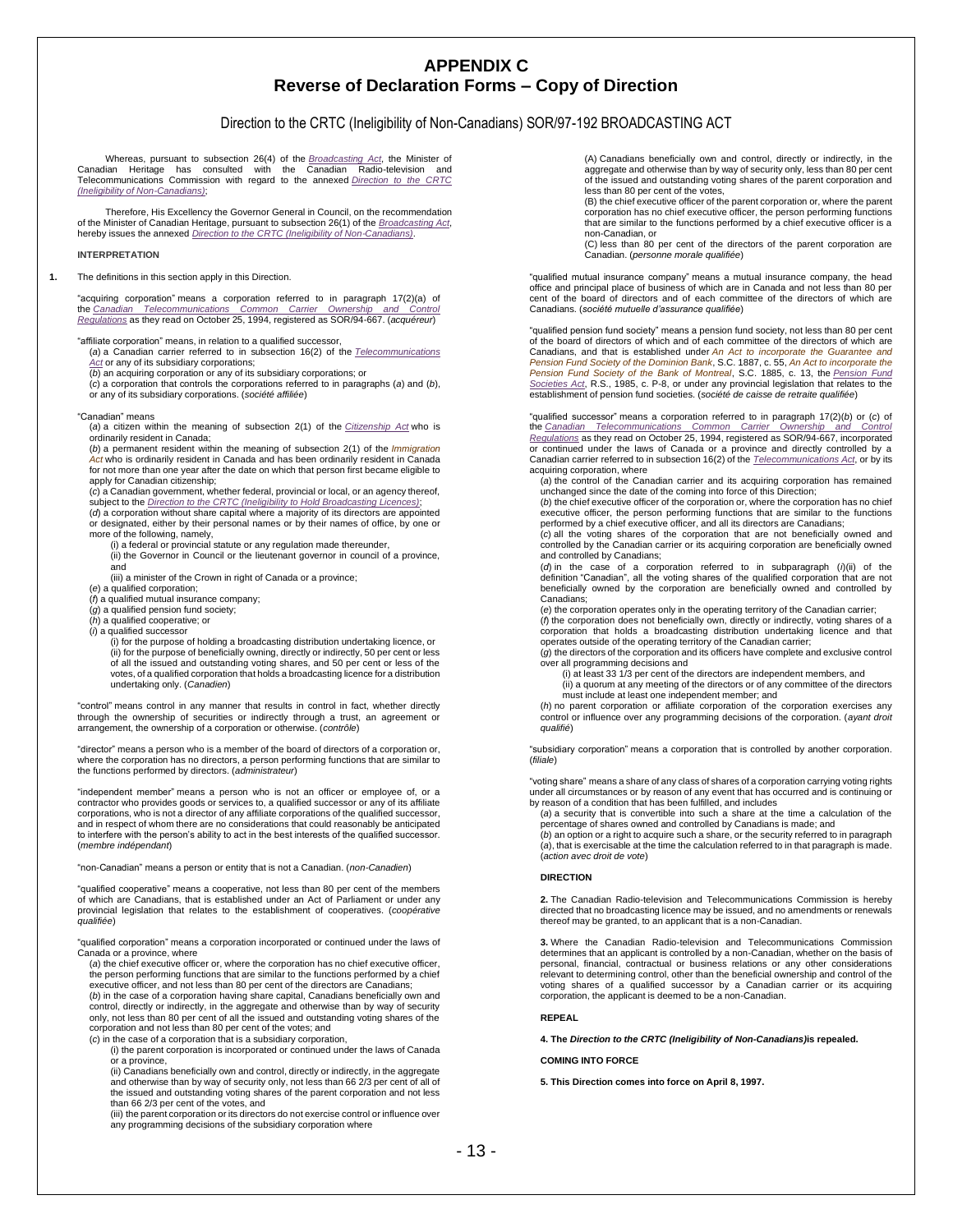#### **APPENDIX D Certification on Form of Proxy / VIF**

**Declaration of Status – Canadian.**

**The undersigned certifies that it has made reasonable inquiries as to the Canadian(1) status of the registered holder and/or the beneficial owner of the shares represented by this proxy/VIF and has read the management information circular enclosed with this form of proxy/VIF and the definitions set forth below so as to make an accurate Declaration of Status.**

**CANADIAN – The undersigned hereby certifies that the shares represented by this proxy/VIF are owned and controlled by a Canadian. □**

 **OR**

**NON-CANADIAN – The undersigned hereby certifies that the shares represented by this proxy/VIF are owned and controlled by a non-Canadian. □**

**NON-CANADIAN – The undersigned hereby certifies that the shares represented by this proxy/VIF are owned and controlled by a non-Canadian.**

**IF YOU DO NOT COMPLETE THIS DECLARATION OF CANADIAN STATUS OR IF IT IS DETERMINED BY WILDBRAIN LTD. OR ITS TRANSFER AGENT THAT YOU INCORRECTLY INDICATED (THROUGH INADVERTANCE OR OTHERWISE) THAT THE SHARES REPRESENTED BY THIS PROXY/VIF ARE OWNED AND CONTROLLED BY A CANADIAN, THE SHARES REPRESENTED BY THIS PROXY/VIF WILL BE DEEMED TO BE OWNED AND CONTROLLED BY A NON-CANADIAN.** 

**Definitions: (1) "Canadian" includes, among other persons, Canadian citizens who are ordinarily resident in Canada, certain permanent residents of Canada and corporations incorporated in a Canadian jurisdiction whose Chief Executive Officer and 80% of its directors are Canadians and for which Canadians beneficially own and control not less than 80 per cent of all the issued and outstanding voting shares of the corporation and not less than 80 per cent of the votes. Control for this purpose means any form of control in fact. Reference should be made to the Direction to the CRTC (Ineligibility of Non-Canadians) (SOR/97-192) made under the Broadcasting Act (Canada) for the particulars of the definition of "Canadian" and other applicable definitions.**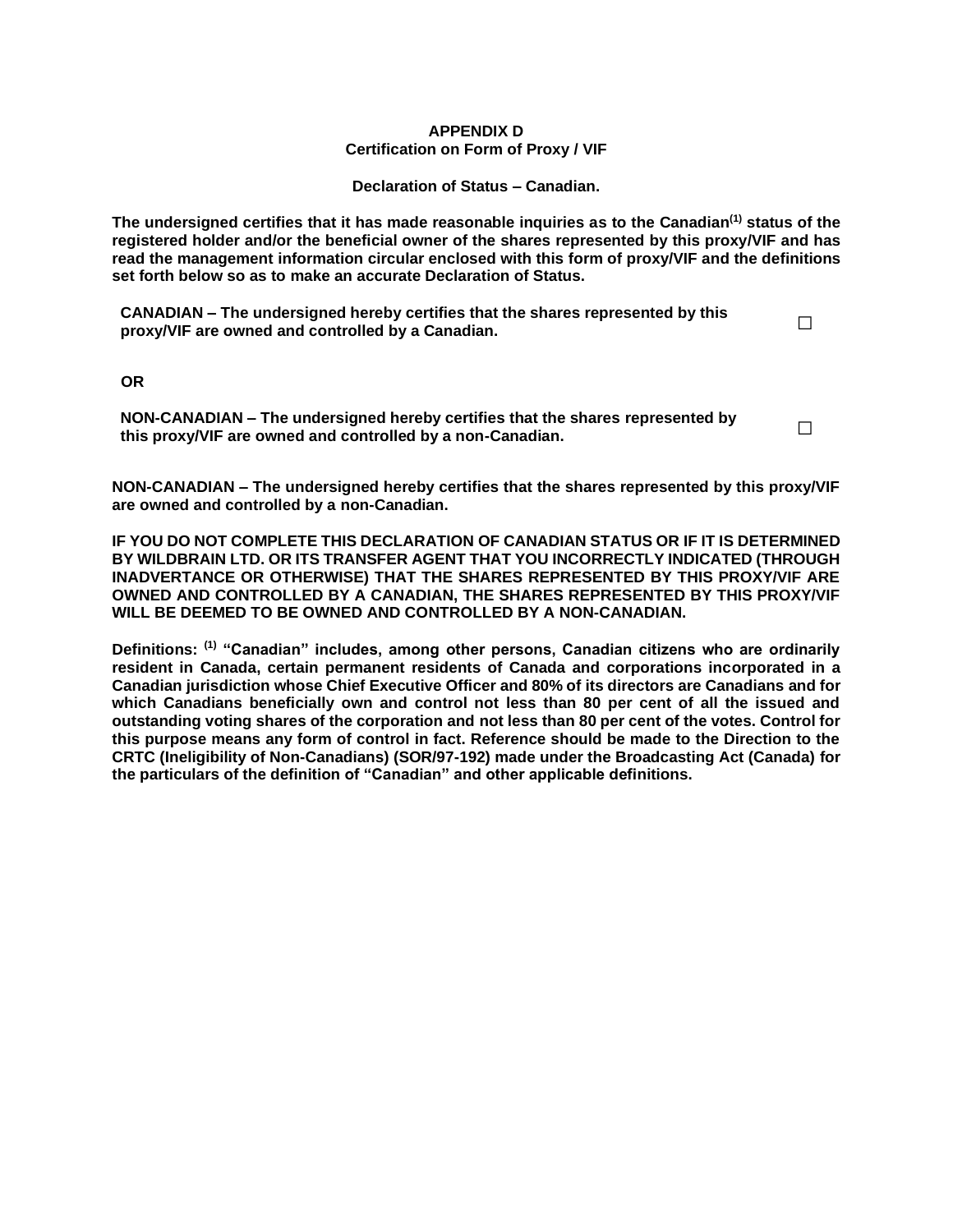## **APPENDIX E**

#### **Extract of Articles Relating to Certain Share Provisions and Constraints**

The Corporation is authorized to issue an unlimited number of shares to be designated as Variable Voting Shares and an unlimited number of shares to be designated as Common Voting Shares. The rights, privileges, restrictions and conditions attaching to the Variable Voting Shares and the Common Voting Shares are as follows:

#### **1. INTERPRETATION**

#### 1.1 Definitions

For purposes of this Appendix E, the following terms have the following meanings:

"Aggregate Votes" means the aggregate of the votes attached to all Voting Shares of the Corporation that may ordinarily be cast to elect directors of the Corporation;

"Broadcasting Act" means the *Broadcasting Act*, S.C. 1991, Ch. 11;

"Canadian" shall have the meaning set forth in the Broadcasting Act or as specified in any regulation or direction made thereunder, as the same may be amended, supplemented or replaced, from time to time, including, without limitation, the Direction to the CRTC (Ineligibility of Non-Canadians) (SOR/97-192) made under the Broadcasting Act;

"CBCA" means the *Canada Business Corporations Act*, R.S.C. (1985), c. C-44;

"CBCA Regulations" means any regulations promulgated from time to time under the CBCA;

"Common Voting Share" means the common voting shares of the share capital of the Corporation;

"corporation" includes a body corporate, partnership and unincorporated organization;

"Non-Voting Share" means the non-voting shares of the share capital of the Corporation;

"person" includes an individual, corporation, association, entity, government or agency thereof, trustee, executor, administrator and other legal representative;

"Transfer Agent" means the transfer agent and the registrar of the Common Voting Shares and Variable Voting Shares of the Corporation;

"Variable Voting Share" means the variable voting shares of the share capital of the Corporation; and

"Voting Share" means the Variable Voting Shares, the Common Voting Shares and the Preferred Variable Voting Shares of the share capital of the Corporation and includes a security currently convertible into such a share and currently exercisable options and rights to acquire such shares or such a convertible security.

## 1.2 Control

For purposes of this Appendix E,

1.2.1 a body corporate is controlled by a person if: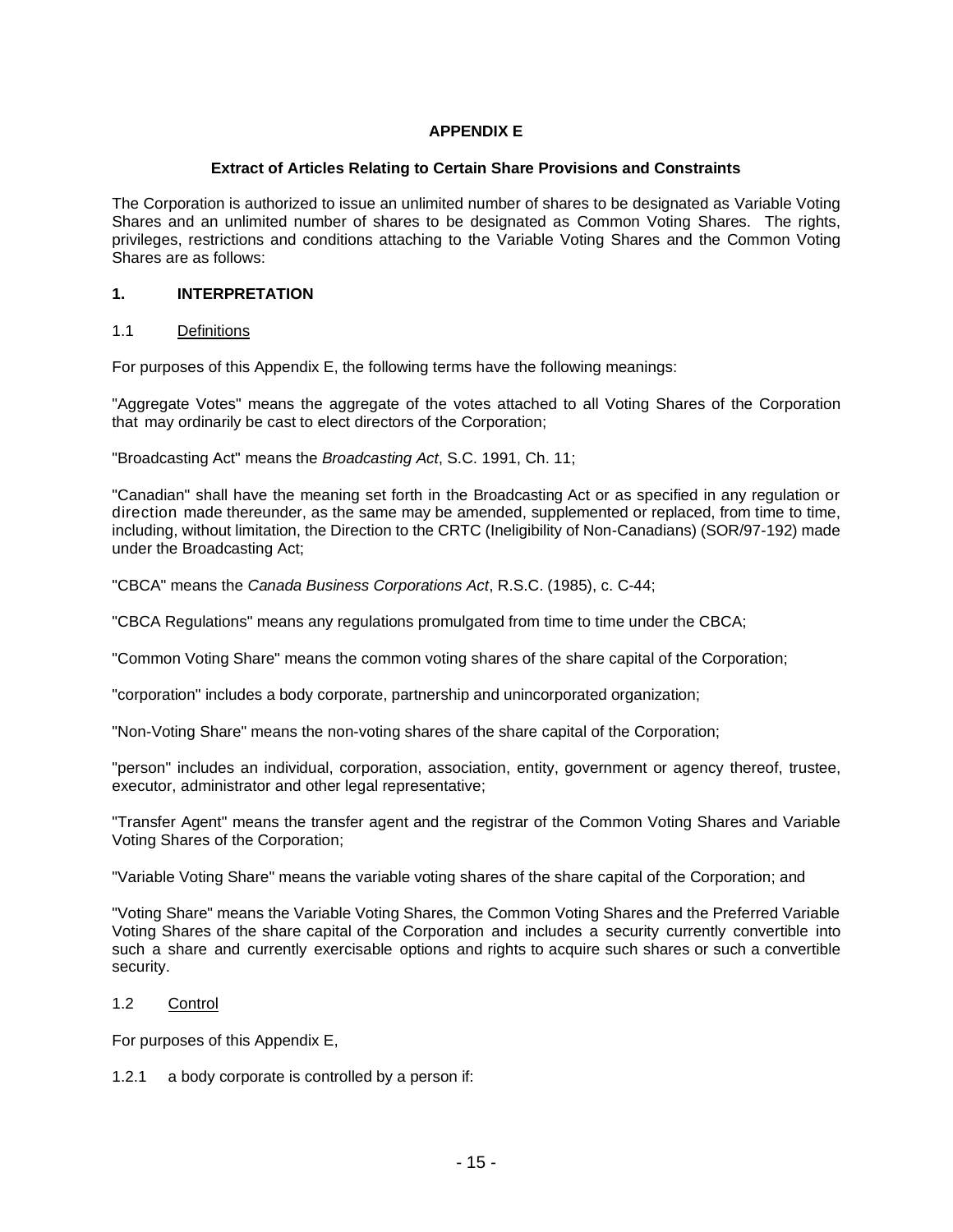- (i) securities of the body corporate to which are attached more than fifty percent (50%) of the votes that may be cast to elect directors of the body corporate are held, otherwise than by way of security only, by or for the benefit of that person; and
- (ii) the votes attached to those securities are sufficient, if exercised, to elect a majority of the directors of the body corporate; and

1.2.2 a partnership or unincorporated organization is controlled by a person if an ownership interest therein representing more than fifty percent (50%) of the assets of the partnership or organization is held, otherwise than by way of security only, by or for the benefit of that person.

## 1.3 Undefined Terms

All terms used in this Appendix E that are not defined herein shall have the meanings ascribed thereto in the CBCA. Any provision of this Appendix E shall be read so as to be consistent with the CBCA.

## **2. VARIABLE VOTING SHARES**

Subject to the rights, privileges, restrictions and conditions which attach to any other class of shares, the Variable Voting Shares shall, as a class, have the following rights, privileges, restrictions and conditions:

## 2.1 Voting

The holders of the Variable Voting Shares shall be entitled to receive notice of, and to attend and vote at, all meetings of the shareholders of the Corporation, except where the holders of a specified class are entitled to vote separately as a class as provided in the CBCA.

The Variable Voting Shares shall carry one vote per Variable Voting Share, unless:

2.1.1 the number of votes that may be exercised in respect of all issued and outstanding Variable Voting Shares exceeds 33 1/3% of the total number of votes that may be exercised in respect of all issued and outstanding Voting Shares (or any higher percentage that would qualify the Corporation as a "Canadian" pursuant to the Broadcasting Act or in any regulation or direction made thereunder); or

2.1.2 the total number of votes cast by or on behalf of holders of Variable Voting Shares at any meeting exceeds 33 1/3% (or any higher percentage that would qualify the Corporation as a "Canadian" pursuant to the Broadcasting Act or in any regulation or direction made thereunder) of the total number of votes that may be cast at such meeting.

If either of the above-noted thresholds is surpassed at any time, the vote attached to each Variable Voting Share will decrease automatically and without further act or formality to equal the maximum permitted vote per Variable Voting Share. Under the circumstance described in subparagraph 2.1.1 above, the Variable Voting Shares as a class cannot carry more than 33 1/3% (or any higher percentage would qualify the Corporation as a "Canadian" pursuant to the Broadcasting Act or in any regulation or direction made thereunder) of the Aggregate Votes attached to all issued andoutstanding Voting Shares of the Corporation. Under the circumstance described in subparagraph 2.1.2 above, the Variable Voting Shares as a class cannot, for a given shareholder's meeting, carry more than 33 1/3% (or any higher percentage that would qualify the Corporation as a "Canadian" pursuant to the Broadcasting Act or in any regulation or direction made thereunder) of the total number of votes that can be exercise at the meeting.

#### 2.2 Dividends

Subject to the rights, privileges, restrictions and conditions attached to any other class of shares of the Corporation ranking prior to the Variable Voting Shares, the holders of Variable Voting Shares shall be entitled to receive any dividend declared by the directors of the Corporation at the times and for the amounts that the Board of Directors may, from time to time, determine. The Variable Voting Shares, the Common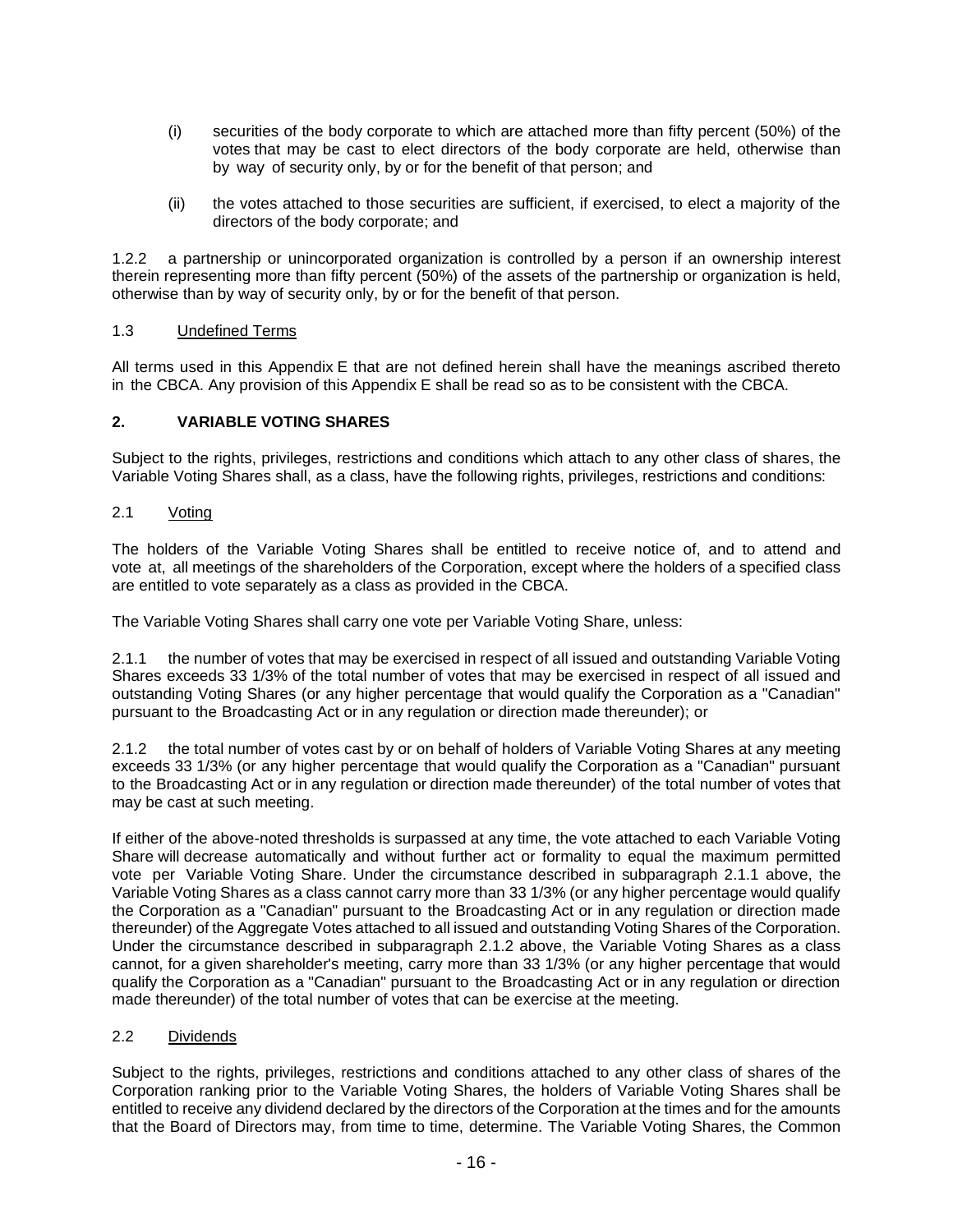Voting Shares and Non-Voting Shares shall rank equally as to dividends on a share-for-share basis, and all dividends declared in any fiscal year of the Corporation shall be declared in equal or equivalent amounts per share on all Variable Voting Shares, Common Voting Shares and Non-Voting Shares then outstanding, without preference or distinction.

## 2.3 Subdivision or Consolidation

No subdivision or consolidation of the Variable Voting Shares shall occur unless, simultaneously, the Variable Voting Shares, the Common Voting Shares and Non-Voting Shares are subdivided or consolidated in the same manner, so as to maintain and preserve the relative rights of the holders of the shares of each of the said classes.

## 2.4 Liquidation, Dissolution or Winding-up

Subject to the rights, privileges, restrictions and conditions attaching to any other class of shares of the Corporation ranking prior to the Variable Voting Shares, in the case of liquidation, dissolution or windingup of the Corporation or other distribution of the Corporation's assets among its shareholders for the purpose of winding-up its affairs, the holders of Variable Voting Shares, Common Voting Shares and Non-Voting Shares shall be entitled to receive the remaining property of the Corporation and shall be entitled to share equally, share for share, in all distributions of such assets.

#### 2.5 Conversion

#### 2.5.1 Automatic

Each issued and outstanding Variable Voting Share shall be automatically converted into one Common Voting Share without any further act on the part of the Corporation or of the holder, if:

- (i) such Variable Voting Share is or becomes beneficially owned and controlled, directly or indirectly, by a Canadian; or
- (ii) the provisions contained in or made under the Broadcasting Act relating to the ineligibility of non-Canadians to hold a license to operate a broadcasting undertaking are repealed and not superseded or replaced with other similar provisions.

#### 2.5.2 Upon an Offer

In the event that an offer is made to purchase Common Voting Shares and the offer is one which is required, pursuant to applicable securities legislation or the rules of a stock exchange on which the Common Voting Shares are then listed, to be made to all or substantially all the holders of Common Voting Shares in a province of Canada to which the requirement applies, each Variable Voting Share shall become convertible at the option of the holder into one Common Voting Share at any time while the offer is in effect until one day after the time prescribed by applicable securities legislation for the offeror to take up and pay for such shares as are to be acquired pursuant to the offer. The conversion right may only be exercised in respect of Variable Voting Shares for the purpose of depositing the resulting Common Voting Shares pursuant to the offer, and for no other reason, including notably with respect to voting rights attached thereto, which are deemed to remain subject to section 2.1, immediately above, notwithstanding their conversion. In such event, the Transfer Agent shall deposit the resulting Common Voting Shares on behalf of the holder.

To exercise such conversion right, the holder or his attorney duly authorized in writing shall:

(i) give written notice to the Transfer Agent of the exercise of such right and of the number of Variable Voting Shares in respect of which the right is being exercised;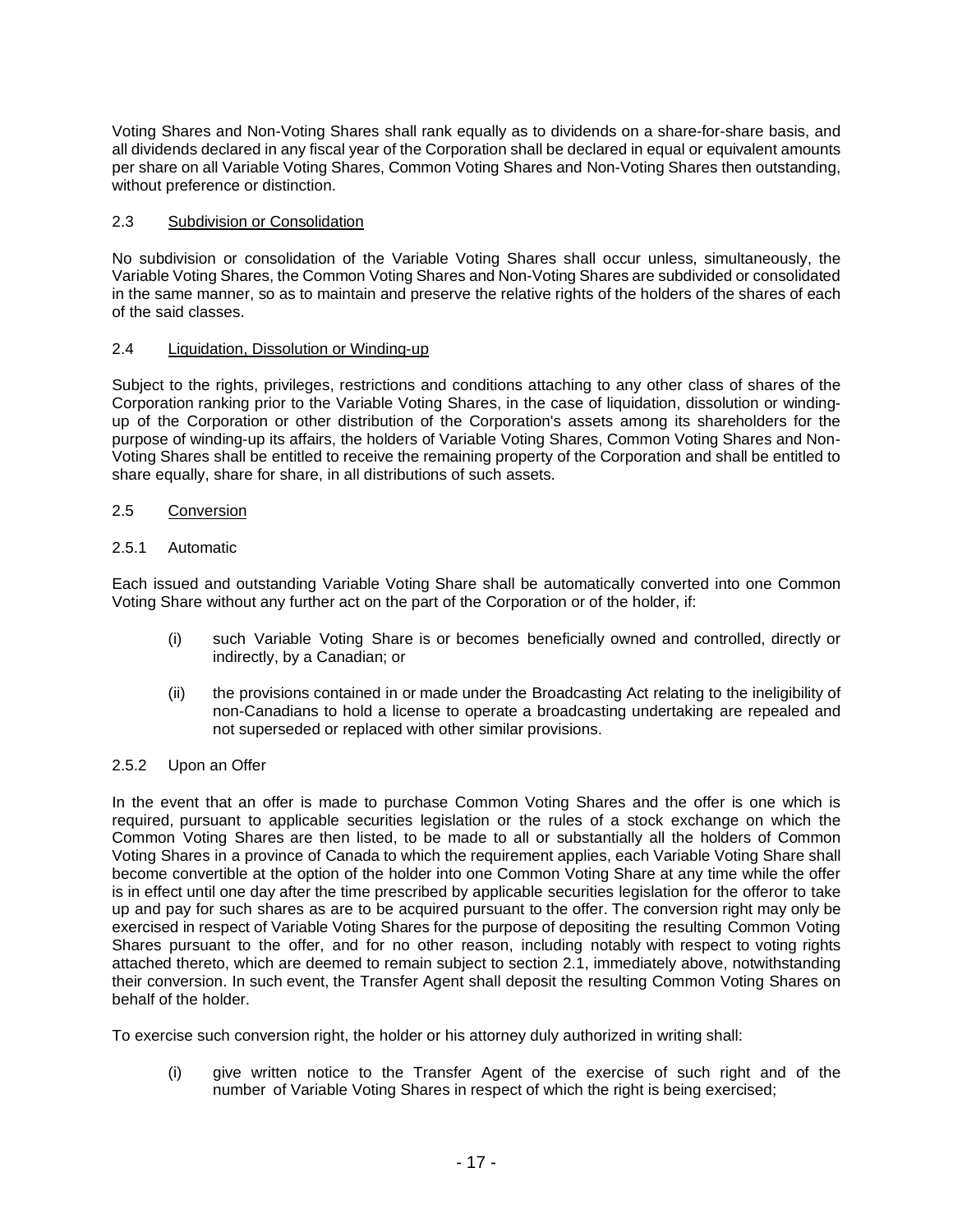- (ii) deliver to the Transfer Agent the share certificate or certificates representing the Variable Voting Shares in respect of which the right is being exercised, if applicable; and
- (iii) pay any applicable stamp tax or similar duty on or in respect of such conversion.

No share certificates representing the Common Voting Shares resulting from the conversion of the Variable Voting Shares shall be delivered to the holders on whose behalf such deposit is being made.

If Common Voting Shares resulting from the conversion and deposited pursuant to the offer are withdrawn by the holder or are not taken up by the offeror; or the offer is abandoned or withdrawn by the offeror or the offer otherwise expires without such Common Voting Shares being taken up and paid for, the Common Voting Shares resulting from the conversion will be re-converted into Variable Voting Shares and a share certificate representing the Variable Voting Shares will be sent to the holder by the Transfer Agent. Common Voting Shares resulting from the conversion and taken up and paid for by the offeror shall be re-converted into Variable Voting Shares at the time the offeror is required under the applicable securities legislation to take up and pay for such shares if the offeror is not a Canadian.

In the event that the Offeror takes up and pays for the Common Voting Shares resulting from conversion, the Transfer Agent shall deliver to the holders thereof the consideration paid for such shares by the Offeror.

There will be no right to convert the Variable Voting Shares into Common Voting Shares in the following cases:

- (i) the offer to purchase Common Voting Shares is not required under applicable securities legislation or the rules of a stock exchange on which the Common Voting Shares are then listed to be made to all or substantially all of the holders of Common Voting Shares in a province of Canada to which the requirement applies, that is, the offer is an "exempt takeover bid" within the meaning of the foregoing securities legislation; or
- (v) an offer to purchase Variable Voting Shares is made concurrently with the offer to purchase Common Voting Shares and the two offers are identical in respect of price per share, percentage of outstanding shares for which the offer is made, and in all other material respects, including in respect of the conditions attaching thereto. The offer to purchase the Variable Voting Shares must be unconditional, subject to the exception that the offer for the Variable Voting Shares may contain a condition to the effect that the offeror is not required to take up and pay for Variable Voting Shares deposited to the offer if no shares are purchased pursuant to the contemporaneous offer for the Common Voting Shares.

## **3. COMMON VOTING SHARES**

Subject to the rights, privileges, restrictions and conditions which attach to the shares of any other class, the Common Voting Shares, as a class, shall have attached thereto the following rights, privileges, restrictions and conditions.

#### 3.1 Voting

The holders of Common Voting Shares shall be entitled to receive notice of, and to attend and vote at, all meetings of the shareholders of the Corporation, except where the holders of a specified class are entitled to vote separately as a class as provided in the CBCA. Each Voting Share shall confer the right to one vote at all meetings of shareholders of the Corporation.

#### 3.2 Dividends and Distributions

Subject to the rights, privileges, restrictions and conditions attached to any class of shares of the Corporation ranking prior to the Common Voting Shares, holders of Common Voting Shares shall be entitled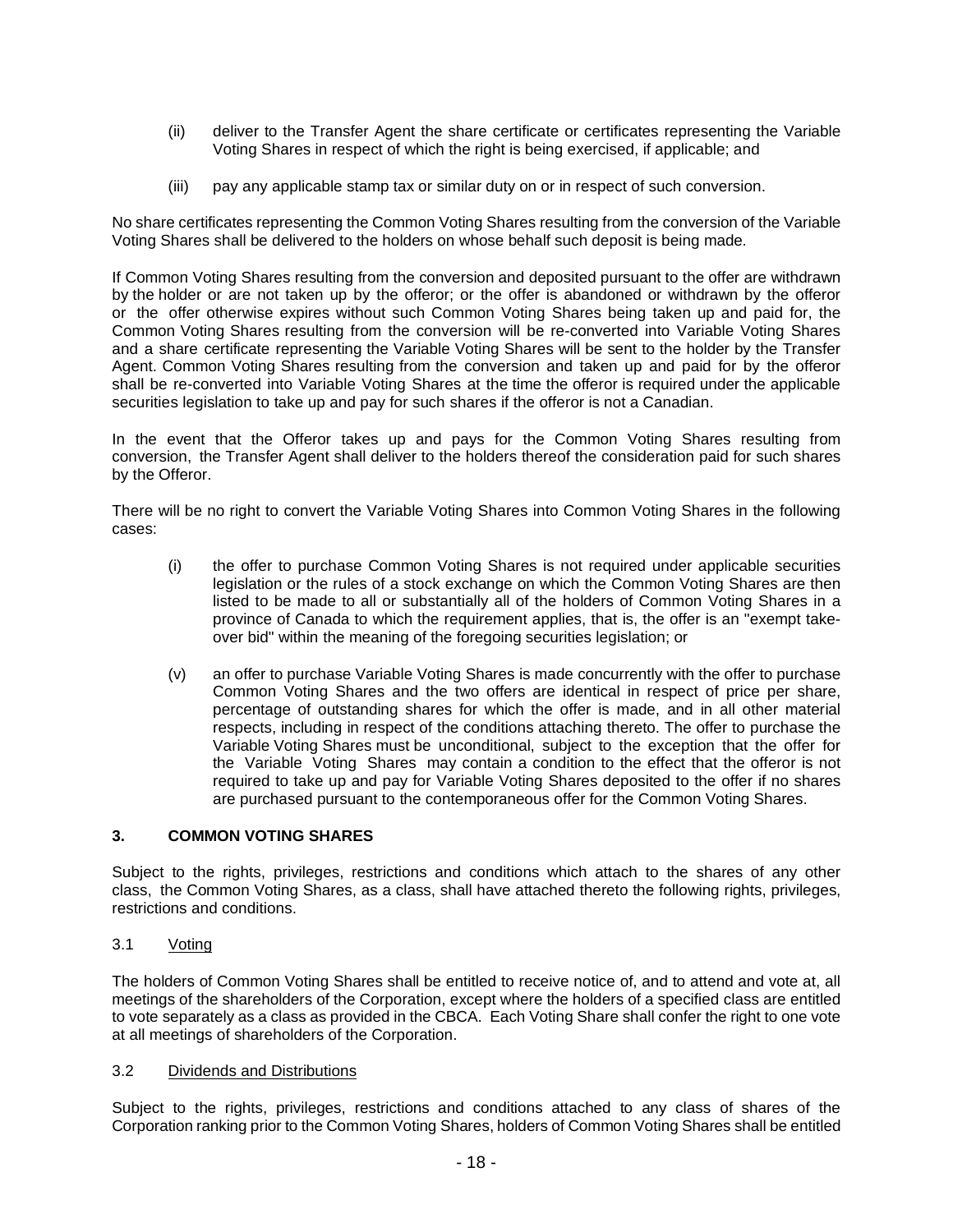to receive the dividends declared by the directors of the Corporation at the times and for the amounts that the Board of Directors may, from time to time, determine. The Common Voting Shares, Variable Voting Shares and Non-Voting Shares shall rank equally as to dividends on a share for share basis and all dividends declared in any fiscal year of the Corporation shall be declared in equal or equivalent amounts per share on all Common Voting Shares, Variable Voting Shares and Non-Voting Shares then outstanding, without preference or distinction.

## 3.3 Subdivision or Consolidation

No subdivision or consolidation of the Common Voting Shares shall occur unless, simultaneously, the Common Voting Shares, the Variable Voting Shares are subdivided or consolidated in the same manner, so as to maintain and preserve the respective rights of the holders of the shares of each of the said classes.

## 3.4 Liquidation, Dissolution or Winding-up

Subject to the rights, privileges, restrictions and conditions attaching to any class of shares ranking prior to the Common Voting Shares, in the case of liquidation, dissolution or winding-up of the Corporation or other distribution of the Corporation's assets among its shareholders for the purposes of winding-up its affairs, the holders of Common Voting Shares, Variable Voting Shares and Non-Voting Shares shall be entitled to receive the remaining property of the Corporation and shall be entitled to share equally, share for share, in all distributions of such assets.

## 3.5 Conversion

## 3.5.1 Automatic

Subject to the foreign ownership restrictions of the Broadcasting Act, an issued and outstanding Common Voting Share shall be converted into one Variable Voting Share, automatically and without any further act of the Corporation or the holder, if such Common Voting Share is or becomes beneficially owned or controlled, directly or indirectly, by a person who is not a Canadian.

## 3.5.2 Upon an Offer

In the event that an offer is made to purchase Variable Voting Shares, and the offer is one which is required, pursuant to applicable securities legislation or the rules of a stock exchange on which the Variable Voting Shares, are then listed, to be made to all or substantially all the holders of Variable Voting Shares, each Common Voting Share shall become convertible at the option of the holder into one Variable Voting Share, at any time while the offer is in effect until one day after the time prescribed by applicable securities legislation for the offeror to take up and pay for such shares as are to be acquired pursuant to the offer. The conversion right may only be exercised in respect of Common Voting Shares for the purpose of depositing the resulting Variable Voting Shares, pursuant to the offer, and for no other reason, including notably with respect to voting rights attached thereto, which are deemed to remain subject to section 3.1, immediately above, notwithstanding their conversion. In such event, the Transfer Agent shall deposit the resulting Variable Voting Shares, on behalf of the holder.

To exercise such conversion right, the holder or his attorney duly authorized in writing shall:

- (i) give written notice to the Transfer Agent of the exercise of such right and of the number of Variable Voting Shares, in respect of which the right is being exercised;
- (ii) deliver to the Transfer Agent the share certificate or certificates representing the Variable Voting Shares, in respect of which the right is being exercised, if applicable; and
- (iii) pay any applicable stamp tax or similar duty on or in respect of such conversion.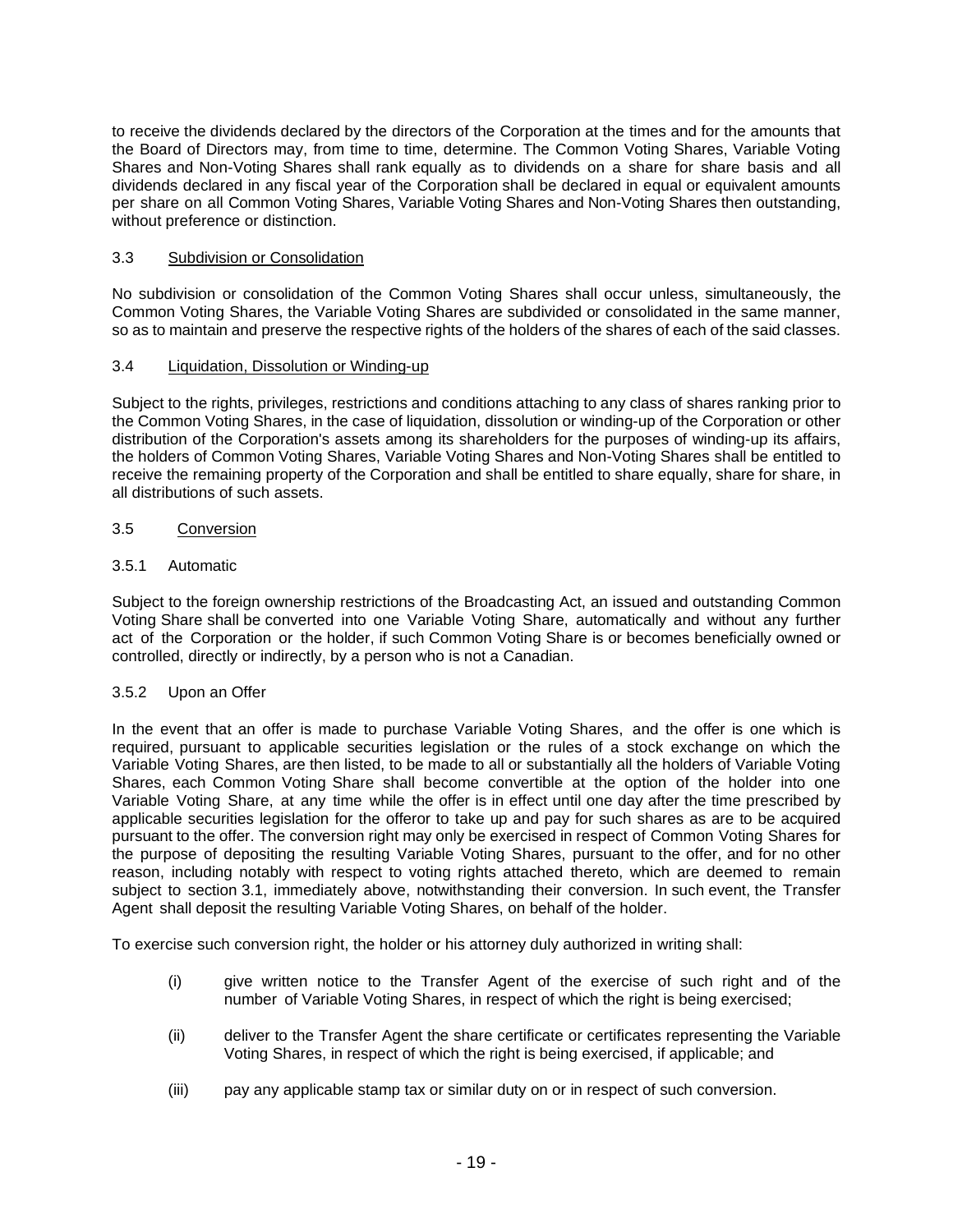No share certificates representing the Variable Voting Shares, resulting from the conversion of the Common Voting Shares will be delivered to the holders on whose behalf such deposit is being made.

If Variable Voting Shares, resulting from the conversion and deposited pursuant to the offer are withdrawn by the holder or are not taken up by the offeror; or the offer is abandoned or withdrawn by the offeror or the offer otherwise expires without such Variable Voting Shares, being taken up and paid for, the Variable Voting Shares, resulting from the conversion will be re-converted into Common Voting Shares and a share certificate representing the Common Voting Shares will be sent to the holder by the Transfer Agent. Variable Voting Shares resulting from the conversion and taken up and paid for by the offeror shall be re-converted into Common Voting Shares at the time the offeror is required under the applicable securities legislation to take up and pay for such shares if the offeror is Canadian.

In the event that the offeror takes up and pays for the Variable Voting Shares resulting from conversion, the Transfer Agent shall deliver to the holders thereof the consideration paid for such shares by the Offeror.

There will be no right to convert the Common Voting Shares into Variable Voting Shares, in the following cases:

- (i) the offer to purchase Variable Voting Shares, is not required under applicable securities legislation or the rules of a stock exchange on which the Variable Voting Shares, are then listed to be made to all or substantially all of the holders of Variable Voting Shares, that is, the offer is an "exempt take-over bid" within the meaning of the foregoing securities legislation; or
- (ii) an offer to purchase Common Voting Shares is made concurrently with the offer to purchase Variable Voting Shares, and the offers are identical in respect of price per share, percentage of outstanding shares for which the offer is made, and in all other material respects, including in respect of the conditions attaching thereto. The offer to purchase the Common Voting Shares must be unconditional, subject to the exception that the offer for the Common Voting Shares may contain a condition to the effect that the offeror is not required to take up and pay for Common Voting Shares deposited to the offer if no shares are purchased pursuant to the contemporaneous offer for the Variable Voting Shares.

## **4. CONSTRAINTS ON OWNERSHIP OF SHARES**

#### 4.1 Variable Voting Shares

The Variable Voting Shares may only be beneficially owned or controlled, directly or indirectly, by persons who are not Canadians.

## 4.2 Common Voting Shares

The Common Voting Shares may only be beneficially owned and controlled, directly or indirectly, by Canadians.

#### 4.3 CBCA Constraints

In the event that any Canadian federal or provincial legislation applicable to the Corporation should become prescribed for the purposes of subsection  $174(1)(b)$  of the CBCA or any other similar provision in the CBCA or CBCA Regulations, this Appendix E shall be read as if it included additional constraints that assist the Corporation or any of its affiliates or associates (within the meaning of the CBCA) to qualify under such prescribed law to receive licenses, permits, grants, payments or other benefits by reason of attaining or maintaining a specified level of Canadian ownership and control and such specified level of Canadian ownership and control shall be the level of Canadian ownership and control designated by such prescribed law of Canada or a province.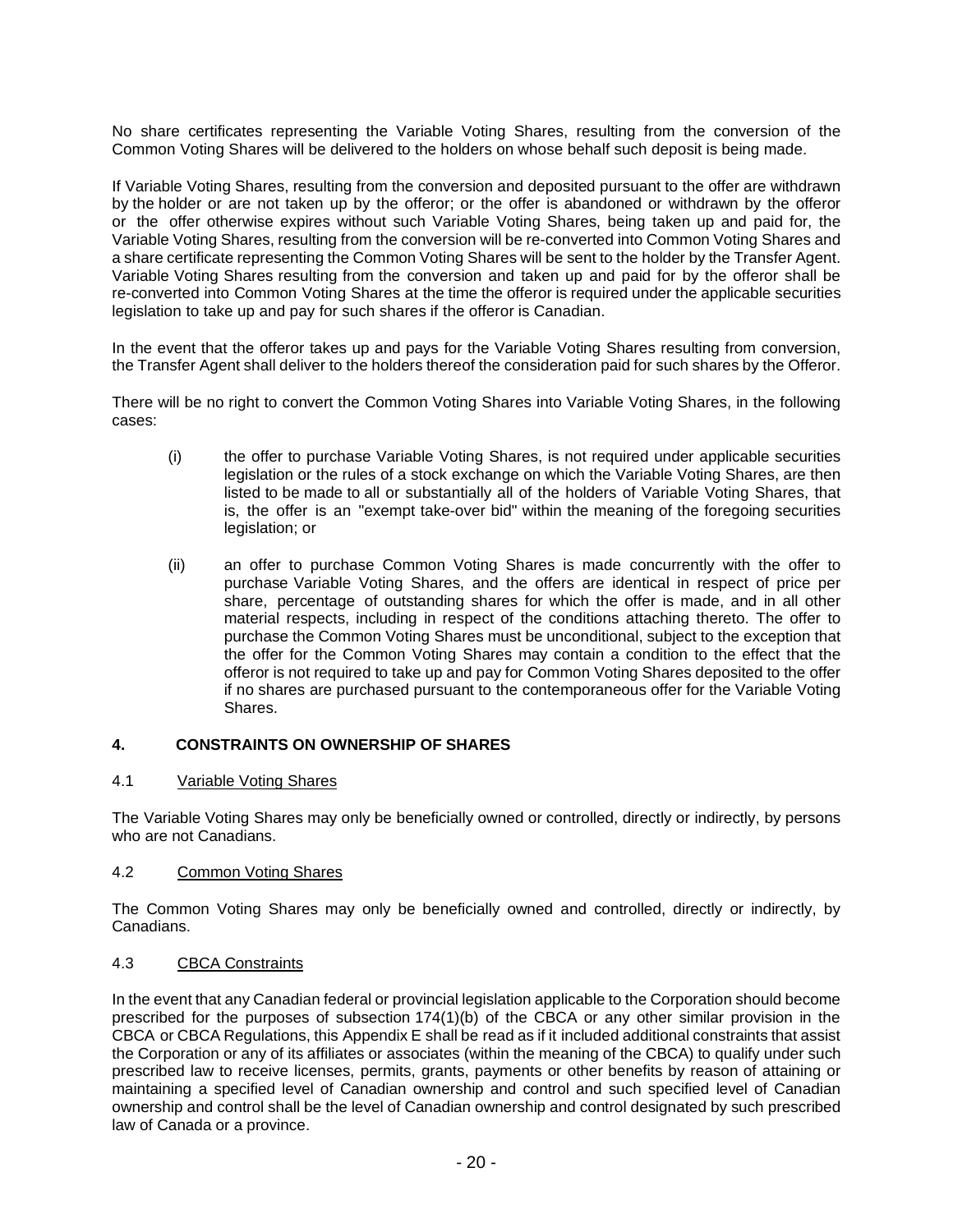## 4.4 Joint Ownership

For the purposes of this Appendix E, where Voting Shares of the Corporation are beneficially owned or controlled by several persons jointly, the number of Voting Shares beneficially owned or controlled by any one such person shall include the number of Voting Shares beneficially owned or controlled jointly with such other persons. Where the Voting Shares are beneficially owned or controlled jointly by a person who is not Canadian and another person or persons, the Voting Shares shall be deemed to be owned or controlled by such person who is not a Canadian.

#### 4.5 Exceptions

4.5.1 Nothing in this Appendix E shall be construed to apply in respect of Voting Shares of the Corporation that:

- (i) are held by one or more underwriters solely for the purpose of distributing the shares to the public; or
- (ii) are held by any person that is acting in relation to the shares solely in its capacity as an intermediary in the payment of funds or the delivery of securities, or both, in connection with trades in securities and that provides centralized facilities for the clearing of trades in securities.

4.5.2 The constraints imposed pursuant to this section 4 do not apply to the extent that a person who is not a Canadian holds Voting Shares by way of security only and such holding by way of security only is evidenced in such form as may be prescribed by the by-laws or resolutions adopted by the shareholders or directors of the Corporation and filed by such holder with the Corporation.

#### 4.6 Powers of Directors

4.6.1 In the administration of this Appendix E, the directors of the Corporation shall enjoy, in addition to the powers set forth herein, all of the powers necessary or desirable, in their opinion, to carry out the intent and purpose hereof, including but not limited to all powers contemplated by the provisions relating to constrained share corporations in the CBCA and the CBCA Regulations.

4.6.2 Neither any shareholder of the Corporation nor any other interested person shall have any claim or action against the Corporation or against any director or officer of the Corporation nor shall the Corporation have any claim or action against any director or officer of the Corporation arising out of any act (including any omission to act) performed pursuant to or in intended pursuance of the provisions of this Appendix E or any breach or alleged breach of such provisions.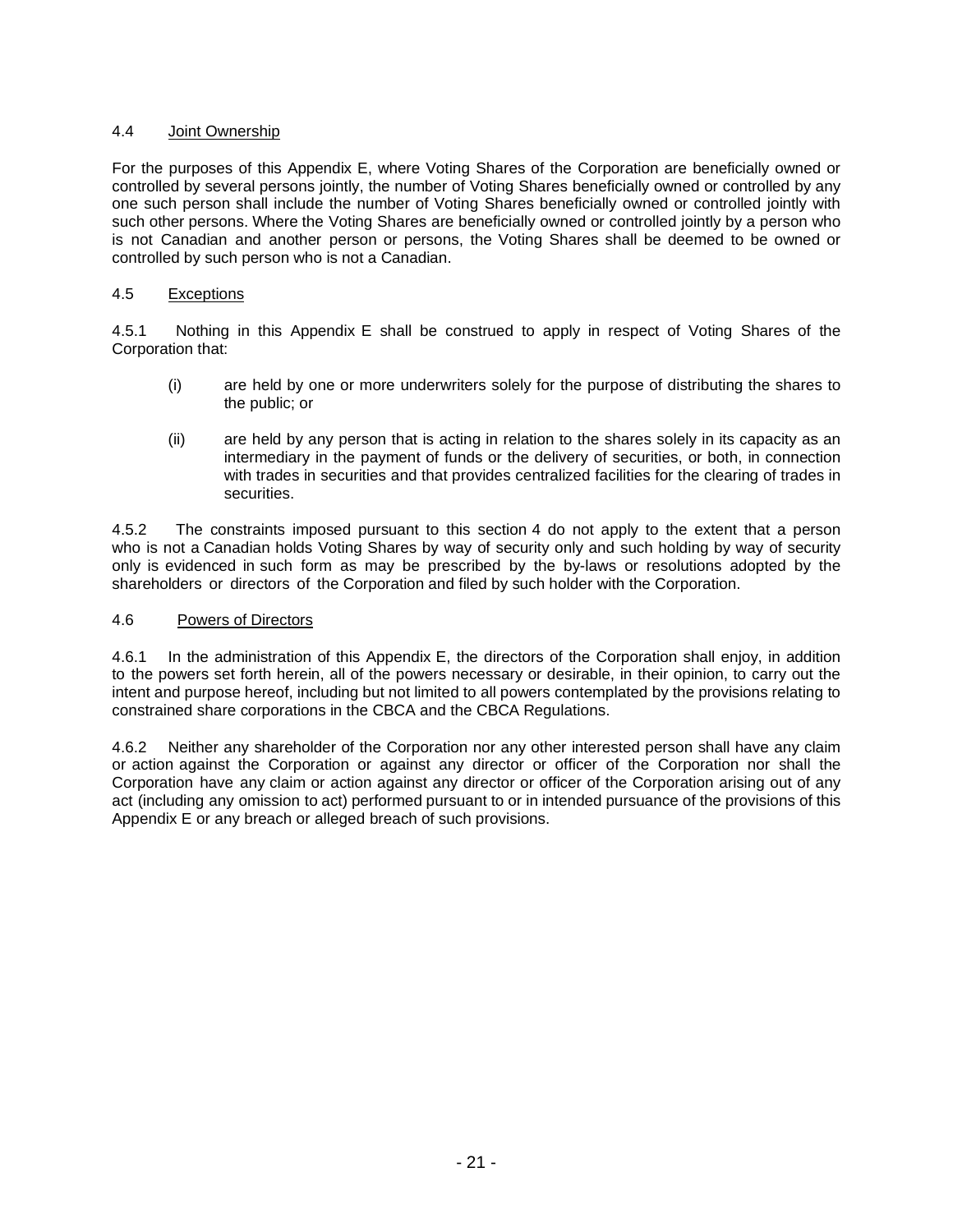## **APPENDIX F**

#### **By-law No. 2014-1**

## **1. DEFINITIONS AND INTERPRETATION**

#### 1.1 Definitions

In this by-law and in notices or other written communications pertaining hereto, unless otherwise dictated by the context, the following expressions have the meanings ascribed to them respectively herein below:

"Agent" means a Person appointed to act on behalf of another;

"Broadcasting Act" means the Broadcasting Act, S.C. 1991, c. 11 and the regulations and directions made under such Act, as amended from time to time;

"Canada Evidence Act" means the Canada Evidence Act, R.S.C. (1985), c. C-5 and the regulations made under such Act, as amended from time to time;

"Canadian" means a Canadian within the meaning of the Broadcasting Act;

"CBCA" means the Canada Business Corporations Act R.S.C. 1985, c. C-44 and the regulations made under such Act, as amended from time to time;

"Corporation" means DHX Media Ltd.;

"Declaration" means a declaration within the meaning of subsection 2.3 of this by-law;

"Depository" means Caisse canadienne de dépôt de valeurs Limitée / Canadian Depository for Securities Limited or any other Person acting as an intermediary for the payment or delivery of securities in respect of securities transactions and providing centralized services for the compensation of securities transactions or providing centralized services as a depositary in respect of the compensation of securities transactions;

"Non-Canadian" means a Person who is not a Canadian;

"Participant" means a holder of Voting Shares or the Agent of such holder registered with the Depository;

"Person" means an individual, partnership, association, body corporate, trustee, executor, administrator or legal representative;

"Registration System" means the services offered by the Depository;

"Transfer Agent" means Computershare Trust Company of Canada or any other corporation designated by the Board of Directors to act as Transfer Agent of the Corporation; and

"Voting Share" means a share that carries voting rights under all circumstances or by reason of an event that has occurred and is continuing and includes a security convertible into such a share and an exercisable option or right to acquire such a share or convertible security.

#### 1.2 Interpretation

Terms in this by-law not defined herein but defined in the CBCA have the meanings ascribed to them in the CBCA. Any definition in this by-law that could be interpreted in a manner that is inconsistent with the CBCA will be interpreted so as to be consistent therewith.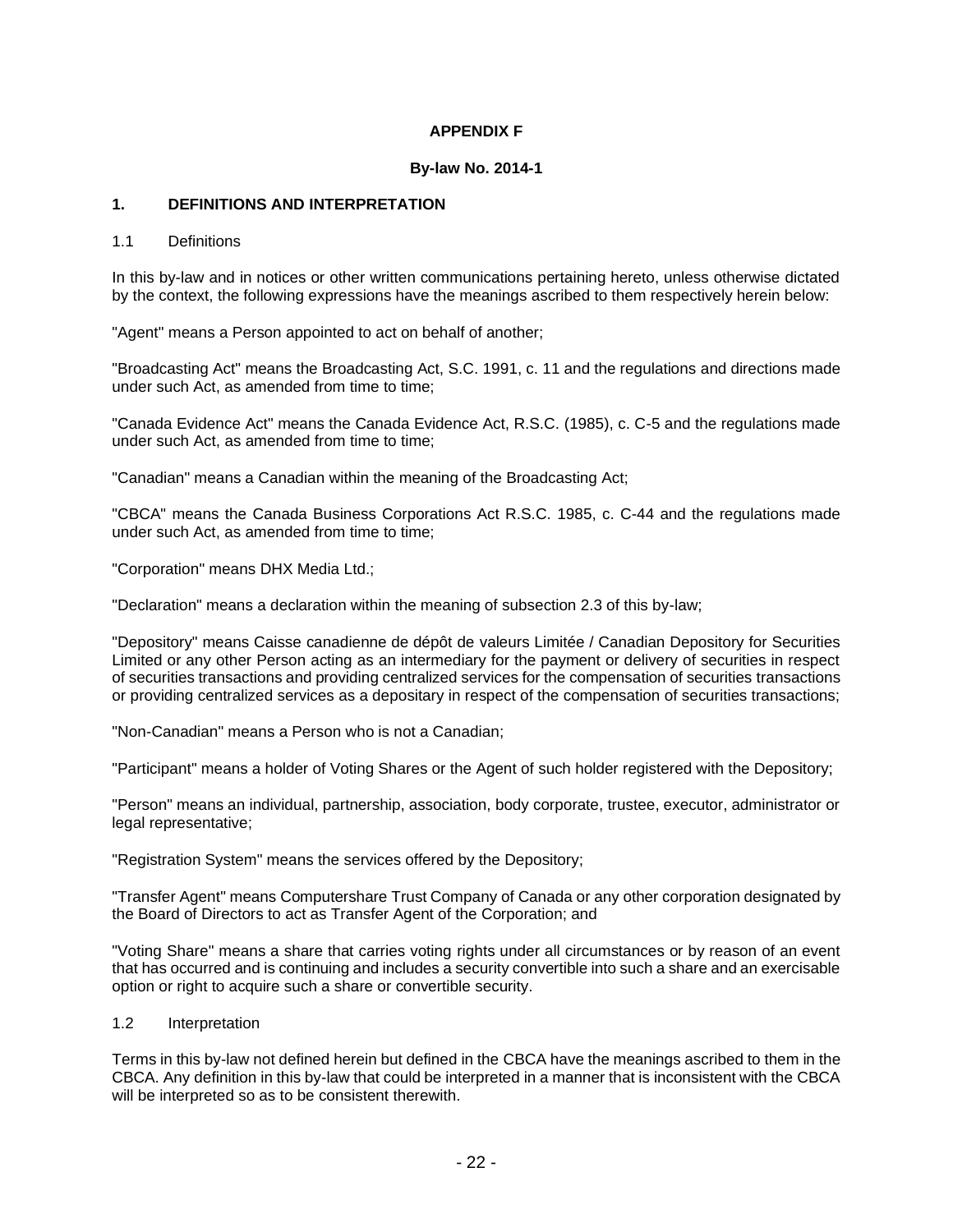## **2. DECLARATIONS**

## 2.1 Holder

The Board of Directors may require, at all times, that any holder of Voting Shares of its share capital, the Agent of such holder, a Participant in whose name the Voting Shares of the Corporation are registered or the Depository, must provide any relevant information required to enable it to apply the restrictions on the issue, transfer, ownership, control or voting of Voting Shares of the Corporation set out in the CBCA and the Articles of the Corporation.

#### 2.2 Transfer or issue of shares

The Board of Directors may require, prior to accepting any transfer of or subscription for Voting Shares of the Corporation's share capital, that the prospective holder, the Agent of such holder, the Participant in whose name such Voting Shares are registered, or the Depository, provide any relevant information required to enable it to apply the restrictions on the issue, transfer, ownership, control or voting of Voting Shares of the Corporation set out in the CBCA and the Articles of the Corporation.

#### 2.3 Declaration and other information

In order to apply the provisions concerning the restrictions on the issue, transfer, ownership, control or voting of Voting Shares of the Corporation set out in the CBCA and the Articles of the Corporation, the Board of Directors may, in its entire discretion:

2.3.1 require a Person in whose name Voting Shares of the Corporation are registered, the Agent of such Person, the Participant in whose name such shares are registered, or the Depository to provide a statutory Declaration under the Canada Evidence Act or otherwise concerning:

- (i) whether the shareholder is the beneficial owner of, or controls, Voting Shares of the Corporation or holds them for a beneficial owner;
- (ii) whether the shareholder is an associate of another shareholder;
- (iii) whether the shareholder or beneficial owner is a Canadian; and
- (iv) any further facts that the directors consider relevant;

2.3.2 require any Person seeking to have a transfer of a Voting Share registered in his name or to have a Voting Share issued to him to provide a Declaration similar to the Declaration a Person may be required to provide under paragraph 2.3.1; and

2.3.3 determine the circumstances in which any Declarations are required, their form and the times when they are to be provided.

2.4 Failure to provide a Declaration or any other information

When a Person, the Agent of such Person, the Participant in whose name the Voting Shares of the Corporation are registered, or the Depository are required to provide a Declaration or any other information required pursuant to this by-law and fail to comply with such obligation, the directors may take the following measures until such Person, the Agent of such Person, the Participant, or the Depository has provided the Declaration or the information concerned:

2.4.1 refuse to recognize all ownership rights attributable to the Voting Shares, including the voting rights attached to such Voting Shares, to register a transfer of a Voting Share in his name or, as the case may be in the name of the Person for whom the Participant or the Agent is acting or to issue a Voting Share to such Person or the Person for whom the Agent or the Participant is acting;